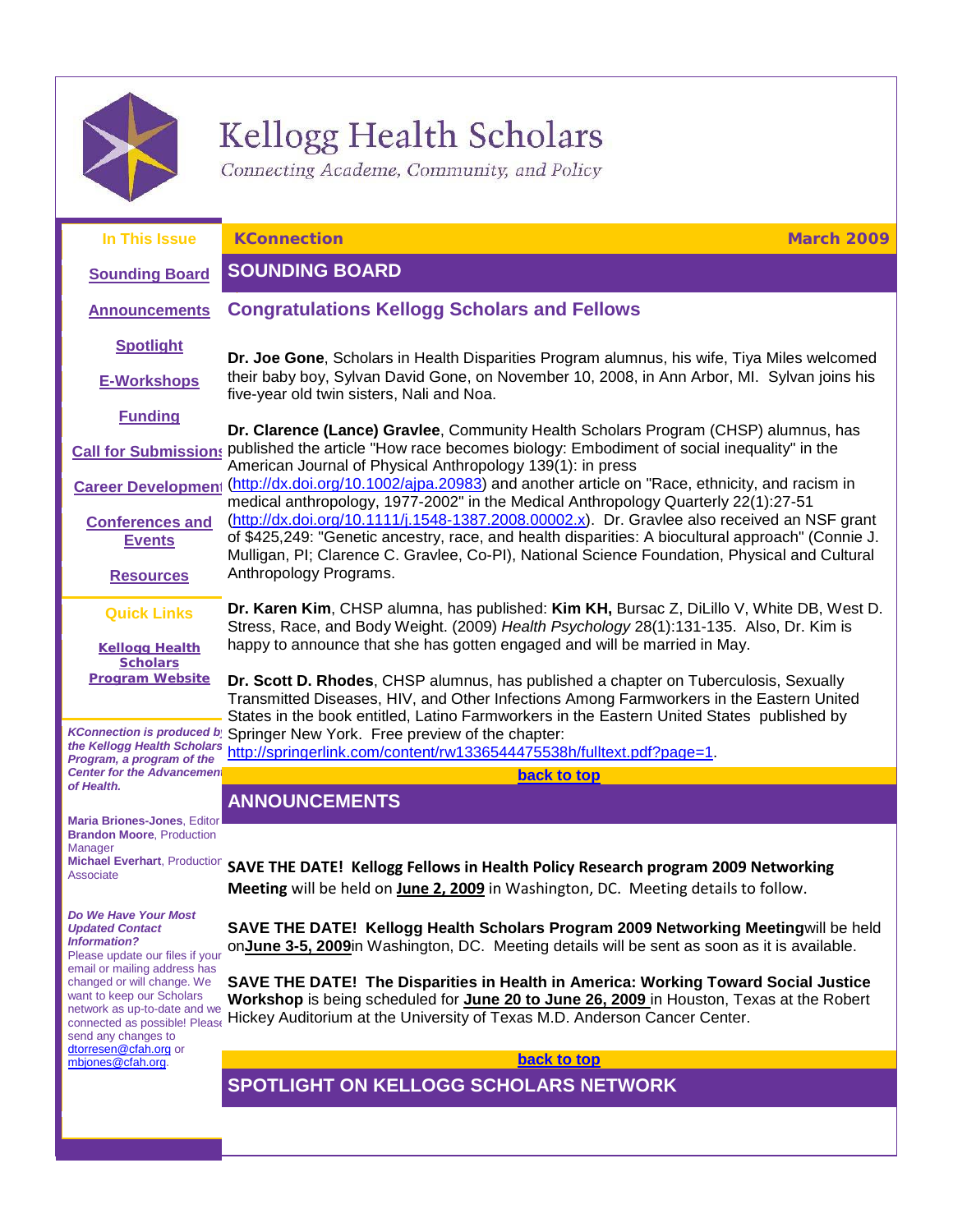Meet Kellogg Fellows in Health Policy Research Program alumna, **Ilana Suez Mittman, PhD, MS, CGC...**

Dr. Mittman is a former W.K. Kellogg Foundation pre-doctoral fellow in Health Policy Research receiving her doctoral degree at the Johns Hopkins Bloomberg School of Public Health. Dr. Mittman, a Certified Genetic Counselor, was deeply concerned by the vast disparities in genetic care, and the dearth of underrepresented minorities in genetic careers. An immigrant herself, with diverse ancestral roots, Dr. Mittman was the PI of multiple federally funded projects employing community empowerment models to disseminate genetic information and screening options to underserved communities in the San Francisco Bay area, and later in Northwest Baltimore and Ward 1 of Washington D.C. She also spearheaded multiple projects to diversity the genetic counseling professions and published a great deal on the topic.

As faculty at the College of Medicine at Howard University, Dr. Mittman decided to return to school in order to acquire a doctorate degree in health policy. Following her graduation in 2005, Dr. Mittman joined the Maryland Department of Health and Mental Hygiene, in the Office of Minority Health and Health Disparities. There, she directed a project funded by the HHS-Office of Minority Health to increased diversity in medicine, nursing, pharmacy and dentistry in the state of Maryland. In addition to diversifying health professions, Dr. Mittman had a leading role in working with local hospitals and academic health centers, on increasing cultural and linguistic responsiveness among health professionals. Realizing that health professionals' diversity has a pivotal role in lowering health disparities, and committed to working on equity in education and health, Dr. Mittman recently joined the Sullivan Alliance to Transform America's Health Professions as Health Policy Consultant. The Alliance is a part of the Health Policy Institute of the Joint Center for Political and Economic Studies, a premiere think-tank focusing on issues pertaining to African Americans and other communities of color. The alliance is chaired by Dr. Louis W. Sullivan, former Secretary of Health and Chair of the Sullivan Commission on Health Professions, which released a land mark report in 2004 on health workforce diversity: "Missing Persons Minorities in the Health Professions."

Dr. Mittman notes that she very much enjoys her new position, and feels particularly exhilarated about being in Washington during these historic times. Dr. Mittman states that if it wasn't for the Kellogg fellowship, she would have not been able to go back to school as a mid career woman with two kids in college. Moreover, she is very thankful and appreciative of meeting wonderful colleagues, making life-long friends and having the on-going support and fellowship made possible by the Kellogg Foundation.

#### **[back to top](#page-0-3)**

# <span id="page-1-0"></span>**Archived KHSP E-Workshops**

The archived KHSP e-workshops are taped from the live e-workshops of the Kellogg Health Scholars. These live electronic workshops are intended to bring Kellogg Health Scholars together between face-to-face networking meetings to explore topics of mutual interest. Its purpose is to form closer networks between the Kellogg Health Scholars and to provide to them and the Kellogg Community of Scholars support and resources for career development.

Access to archived e-workshops is **STRICTLY LIMITED** to Kellogg Health Scholars, Kellogg Fellows in Health Policy Research (current and alumni), Scholars in Health Disparities and Community Health Scholars program alumni and H. Jack Geiger Congressional Health Policy Fellows program alumni. The contents of these e-workshops are confidential. These archived presentations should not be accessed, copied or forwarded by/to any individuals other than group of scholars, fellows and scholar/fellow alumni that have been identified.

<span id="page-1-1"></span>[Click here to listen to the archived presentations and download materials,](http://rs6.net/tn.jsp?et=1102500994978&e=001arP80SfAbhsTpcDVv8K_Vjs0j6-nnGHfDdasjgcg_78GU0rXSBDrK7KGA0CGr5qirsBpl5chn23PDWS79Q3drhh88F_LINd4VCRonG329mifNThBGhiuVdEEULoDbo49wL1giedqDcI=) Please use the same login and passcode information provided under a separate email in April 2008 or contact Brandon Moore at [bmoore@cfah.org](mailto:bmoore@cfah.org) for these information.

**[back to top](#page-0-3)**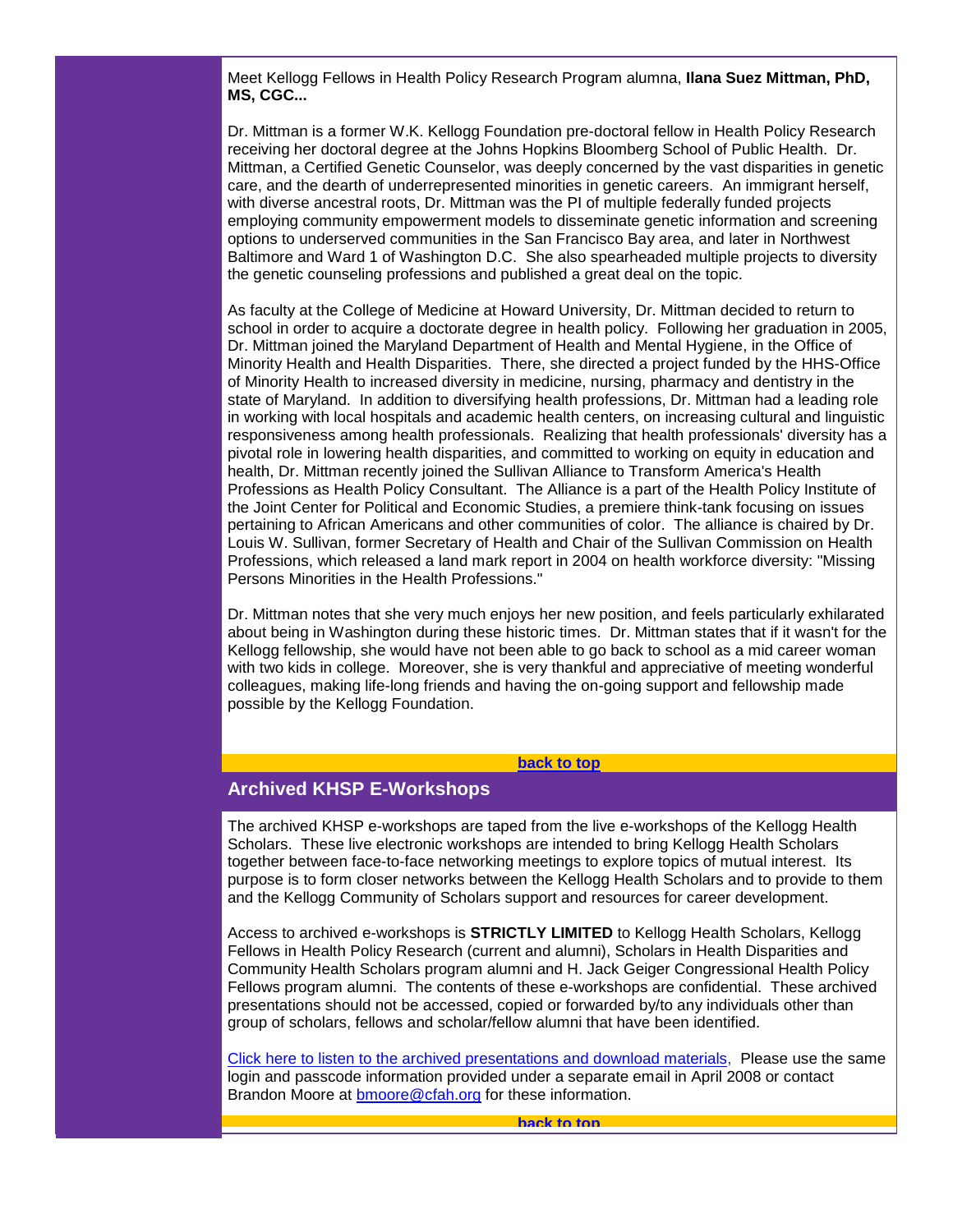# **FUNDING**

#### **National Institutes of Health**

## **Academic-Community Partnership Conference Series (U13) PAR-09-092**

# **Application Due Date(s): March 31, 2009, March 2, 2010, March 2, 2011**

Purpose.This announcement solicits NICHD Cooperative Agreement Conference (U13) applications to conduct health disparities-related meetings, workshops, and symposia. The objectives of these meetings will be to establish academic-community partnerships, identify community-research priorities, and develop long-term collaborative agendas. Areas of focus for these partnerships may include one or more of the following community-health issues infant mortality; sudden infant death syndrome (SIDS); violence prevention; techniques for outreach and information dissemination; childhood, adolescent, and/or adult obesity; health literacy; uterine fibroid tumors; and pediatric and maternal HIV/AIDS prevention. Announcement details at [http://grants.nih.gov/grants/guide/pa-files/PAR-09-092.html.](http://rs6.net/tn.jsp?et=1102500994978&e=001arP80SfAbhtAERs1NpjzywemDVp-8_ZozXHylSSjK8gRiHkbHzUTRGIfBLc4b3TuBY2c6KdFJH4bFqC05DYku4m2tcMMXiBXFQiDRczN-56yJQvMSPWmvKkwWmfrAz1w8R8oa1v7HHWX_t4vjU08auUHz7exLB4K-Pze10nRCjM=)

## **National Institutes of Health**

# **Recovery Act Limited Competition: NIH Challenge Grants in Health and Science Research (RC1)**

# **Deadline: April 27, 2009**

The Challenge Grant Funding Opportunity Announcement has been released in the NIH Guide [\(http://grants.nih.gov/grants/guide/rfa-files/RFA-OD-09-003.html\)](http://rs6.net/tn.jsp?et=1102500994978&e=001arP80SfAbhvJdgF063TQFws1OTJooTYMQfrkqYcSEqbLSgivZRHmL2AMsEXmQp9KtAOvd3tBdYgMB2vFzmUV7gSmf0Pr7cQZILuVevOesC9y5S7EuI9eRVwfj3DQbYZ3a9QOoT4mM67KaDTlMOtWRoOhY_472-J9niXs6ujISMM=) and has been posted on Grants.gov. This Request for Applications (RFA) is a one time opportunity with a single receipt date. Also see: [http://grants.nih.gov/grants/funding/challenge\\_award/.](http://rs6.net/tn.jsp?et=1102500994978&e=001arP80SfAbhvpOtOP5PGgRWTJpwyKa59jx8IAbOlEujl9uX5mjgHTvSuGd19Z_MTX6b0IWmQ0vHsAwY9S57OdUJbsp-gwLLROFDHjWnaMD3_cPLTMapW4Wgo1DncID8C7oaqUmXtTPNLkT5v3ElBFngeQo6MK-FWA) This funding announcement is a direct result of the American Recovery and Reinvestment Act. See: [http://www.nih.gov/about/director/02252009statement\\_arra.htm.](http://rs6.net/tn.jsp?et=1102500994978&e=001arP80SfAbhsrxZlvJVrVfG4YfTEslRc4aF9BxJAjylAcj9GSLnqmKcKVvqhvqrgIy15mTeuEqV0vOTtiOGhgbwF0UIcavO8LInfydsmIj8-OR_mq6XgXwHyHyxlWtuZPEJGxM7iW0pEzohGlyGM41jJBiWenr5ZL) A compilation of all **Challenge Topics** can be accessed in a single Omnibus at:

[http://grants.nih.gov/grants/funding/challenge\\_award/Omnibus.pdf.](http://rs6.net/tn.jsp?et=1102500994978&e=001arP80SfAbhur2K2pCLQGxORzNAcmqL6DESSTb_XYY8whfd51tKEyzV2T3A0t2hgxHbA8zqxTjf_-aK7b680JOKFXJhmm7FlvSDfsK-QsySglqQbSdH1dhnN2wtwLM1KsL4M68PMht-WEXGPaV6qwptcGrmPO2VYoP0k8Ja_9zXQ=)

Individual IC's have also listed their particular topics on their own Web sites:

[http://grants.nih.gov/grants/funding/challenge\\_award/IC\\_ChallengeWebPage.htm.](http://rs6.net/tn.jsp?et=1102500994978&e=001arP80SfAbhvi72eGDle869Hy5bHXdCao19y3qgdnbIAko0CcW5YFmtIajciPjotAruM-YVV168Vmmcv0MT6H__HjLEdVOBbIGoIv1OBzVRH1vgZJ3rAB8FH-0vujy0QHIuZz-khiP8W_xmQEFFVSBMHSc9sgob1d8L_1gc3eoI1APsYjlAsXOFpnMw8LRmpk) OBSSR also has a list of challenge grant topics which will be posted to its HomePage soon. **Questions about the RC1 Challenge Grants** should be directed to contact persons listed in the RFA. Please not send questions to OBSSR. A related Notice on Scoring, Review and Appeals has

also been posted that will apply to Recovery Act FOAs is posted at

[http://grants.nih.gov/grants/guide/notice-files/NOT-OD-09-054.html.](http://rs6.net/tn.jsp?et=1102500994978&e=001arP80SfAbhtjSoANWMxsdQRgdWC8TQfJaZcrR2IqjbXQ3ut3qR0e1DHMdxfiexzWeArJa0nI2DK5a-Vsu40rr7vfDk3oJy2FOwOJyQaUm8heS0L5Mq5IKhpqaMfcmM6-7IkDpJcpSqgt3MLhUJpr1muB4ZyWB-15I4_sKydgsP8=) Please direct **questions on Scoring, Review, and Appeals** to:

Sally A. Amero, Ph.D.

NIH Review Policy Officer

OD/OER/OEP

National Institutes of Health

6705 Rockledge Drive, Room 3520

Bethesda, MD 20892

Telephone: (301) 435-1418

Email: [ameros@od.nih.gov](mailto:ameros@od.nih.gov)

HIGHEST PRIORITY CHALLENGE TOPICS

Note: Applicants are also encouraged to review the compilation of all NIH Institute and Center Challenge Topics: [http://grants.nih.gov/grants/funding/challenge\\_award/Omnibus.pdf](http://rs6.net/tn.jsp?et=1102500994978&e=001arP80SfAbhur2K2pCLQGxORzNAcmqL6DESSTb_XYY8whfd51tKEyzV2T3A0t2hgxHbA8zqxTjf_-aK7b680JOKFXJhmm7FlvSDfsK-QsySglqQbSdH1dhnN2wtwLM1KsL4M68PMht-WEXGPaV6qwptcGrmPO2VYoP0k8Ja_9zXQ=) Topics in the table below that are marked with an asterisk (\*) have been designated as the

Institute, Center or Office's highest priority; however, applicants may apply to any of the topics listed in the Omnibus.

SELECTED TOPICS:

**05-MD-101\* Social Determinants of Health.** There is a growing research that reveals the important role of social determinants of health in addressing and understanding health disparities. Social determinants of health are the economic and social conditions under which people live which determine their health. We propose research that investigates interventions that address these social determinants (e.g., employment training, school readiness programs, food stamp programs, and adequate and affordable housing programs) their relationship to health outcomes for health disparity populations. Contact: Dr. Kyu Rhee, 301-402-1366, [rheekb@mail.nih.gov](mailto:rheekb@mail.nih.gov)

**05-MD-102\* Prevention of Chronic Diseases in Disparity Populations.** Approximately 70- 80% of all current health care costs are connected with the treatment of chronic diseases.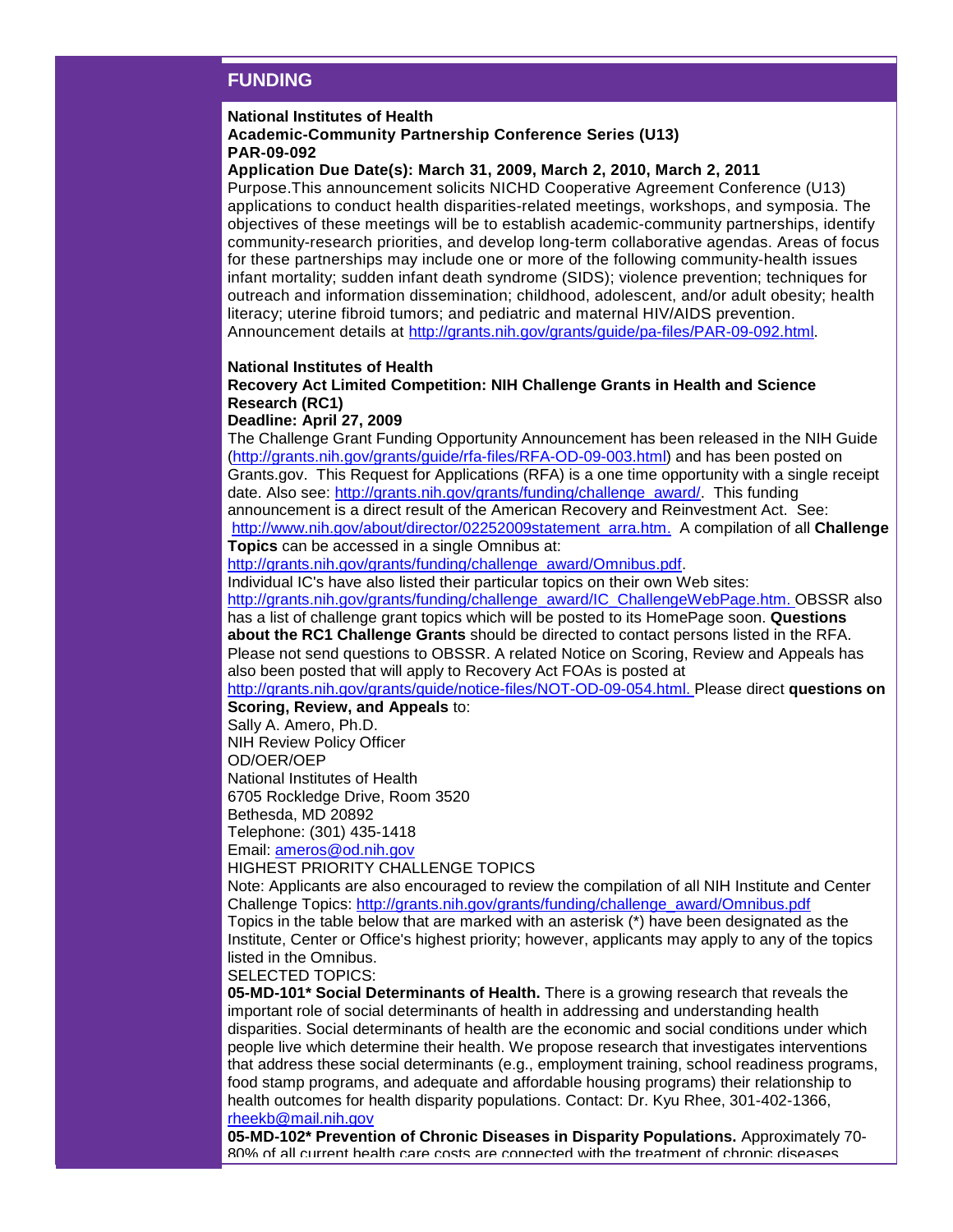Chronic diseases compose a large majority of health disparity conditions, such as asthma, obesity, oral health, diabetes, HIV/AIDS, heart disease, mental health, chronic pain, and substance abuse. We propose research to examine and inform the clinical and cost effectiveness of prevention efforts, including medical devices, behavioral interventions, care management approaches (e.g., incorporation of nontraditional members of the healthcare team such as community health workers, pharmacists), pharmaceuticals, surgery, and other interventions for the prevention of chronic disease. Contact: Dr. Kyu Rhee, 301-402-1366, [rheekb@mail.nih.gov](mailto:rheekb@mail.nih.gov)

**05-MD-103\* Limited English Proficiency (LEP).** Limited English Proficiency populations continue to grow and are a significant health disparity population. We propose conducting comparative effectiveness research studies on current health services delivery for LEP populations (medical interpreter, telephone language line, bilingual professional, translated educational aides) and the cost impacts of effective, cultural competent healthcare interventions for LEP populations (e.g. reductions in ER visits, diagnostic tests, hospital stay, disability and improved functional health status). Contact: Dr. Irene Dankwa-Mullan, 301-402-1366, [dankwamullani@ncmhd.nih.gov](mailto:dankwamullani@ncmhd.nih.gov)

**05-MD-104\* Screening of Health Disparity Conditions.** Comparing different screening approaches for diseases with increased prevalence in disparity groups with the goal to inform and determine the most effective modality that will result in reduced morbidity and mortality and improved survival rates in different disparity groups. Contact: Dr. Irene Dankwa-Mullan, 301- 402-1366, [dankwamullani@ncmhd.nih.gov](mailto:dankwamullani@ncmhd.nih.gov)

05**-MD-105\* Health Literacy.** Research has shown that over 90 million individuals in the United States are unable to read a prescription bottle. Health literacy is the degree to which individuals have the capacity to obtain, process, and understand basic health information and services needed to make appropriate health decisions. We propose research that investigates interventions that address health literacy issues (e.g., technology tools, literacy aides or other community health workers, language-appropriate labels for prescription and over-the-counter medications) and their relationship to health outcomes for health disparity populations. Contact: Dr. Irene Dankwa-Mullan, 301-402-1366, [dankwamullani@ncmhd.nih.gov](mailto:dankwamullani@ncmhd.nih.gov)

**09-MD-101\* Creating Transformational Approaches to Address Rural Health Disparities.** Research will focus on approaches, partnerships, and technologies for improving rural health outcomes. In addition, NCMHD is interested in proposals that utilize innovative outreach strategies that involve collaboration among traditional and non-traditional groups including new categories of community health workers, non-traditional occupations and settings. Contact: Dr. Nathaniel Stinson, 301-402-1366, [stinsonn@mail.nih.gov;](mailto:stinsonn@mail.nih.gov) NIDA Contact: Dr. Lula Beatty, 301- 443-0441, [lbeatty@nida.nih.gov](mailto:lbeatty@nida.nih.gov)

**09-MD-102\* Trans-disciplinary Research to Integrate the Biological and Non-biological Determinants of Health to Address Health Disparities.** Research interests include transdisciplinary approaches to address health disparities through collaborative efforts and sustained partnerships with social scientists, policy researchers, health researchers, environmental scientists, and behavioral scientists, for example. Strategies that develop community infrastructure and networks, including non-traditional partnerships are also of interest. Contact: Dr. Kyu Rhee, 301-402-1366, [rheekb@mail.nih.gov;](mailto:rheekb@mail.nih.gov) NIAMS Contact: Dr. Susana Serrate-Sztein, 301-594-5032, [NIAMShelp-NIHChallengeGrants@mail.nih.gov](mailto:NIAMShelp-NIHChallengeGrants@mail.nih.gov)

**09-MD-103\* Initiating Innovative Interventions to Prevent Family Violence.** NCMHD will focus on strategies to prevent family violence including domestic and intimate partner violence and enhance behavioral research efforts that build workforce infrastructure. The development of culturally and linguistically appropriate messages and tools, the use of non-traditional methods, along with marketing strategies are also of interest. Contact: Dr. Robert Nettey, 301-402-1366, [nettyr@mail.nih.gov;](mailto:nettyr@mail.nih.gov) NIAAA Contact: Dr. Ralph Hingson, 301-443-1274, [hingson@mail.nih.gov](mailto:hingson@mail.nih.gov)

### **National Institutes of Health**

## **Community Participation Research Targeting the Medically Underserved (R01) PAR-08-075**

**Application Submission/Receipt Date(s): May 16, 2008, May 15, 2009, and May 14, 2010.**

Purpose. The ultimate goal of this Funding Opportunity Announcement (FOA) with a special review issued by the Office of Behavioral and Social Sciences Research (OBSSR), National Institutes of Health (NIH) is to solicit Research Project Grant (R01) applications that propose research on health promotion, disease prevention, and health disparities that is jointly conducted by communities and researchers and targets medically underserved areas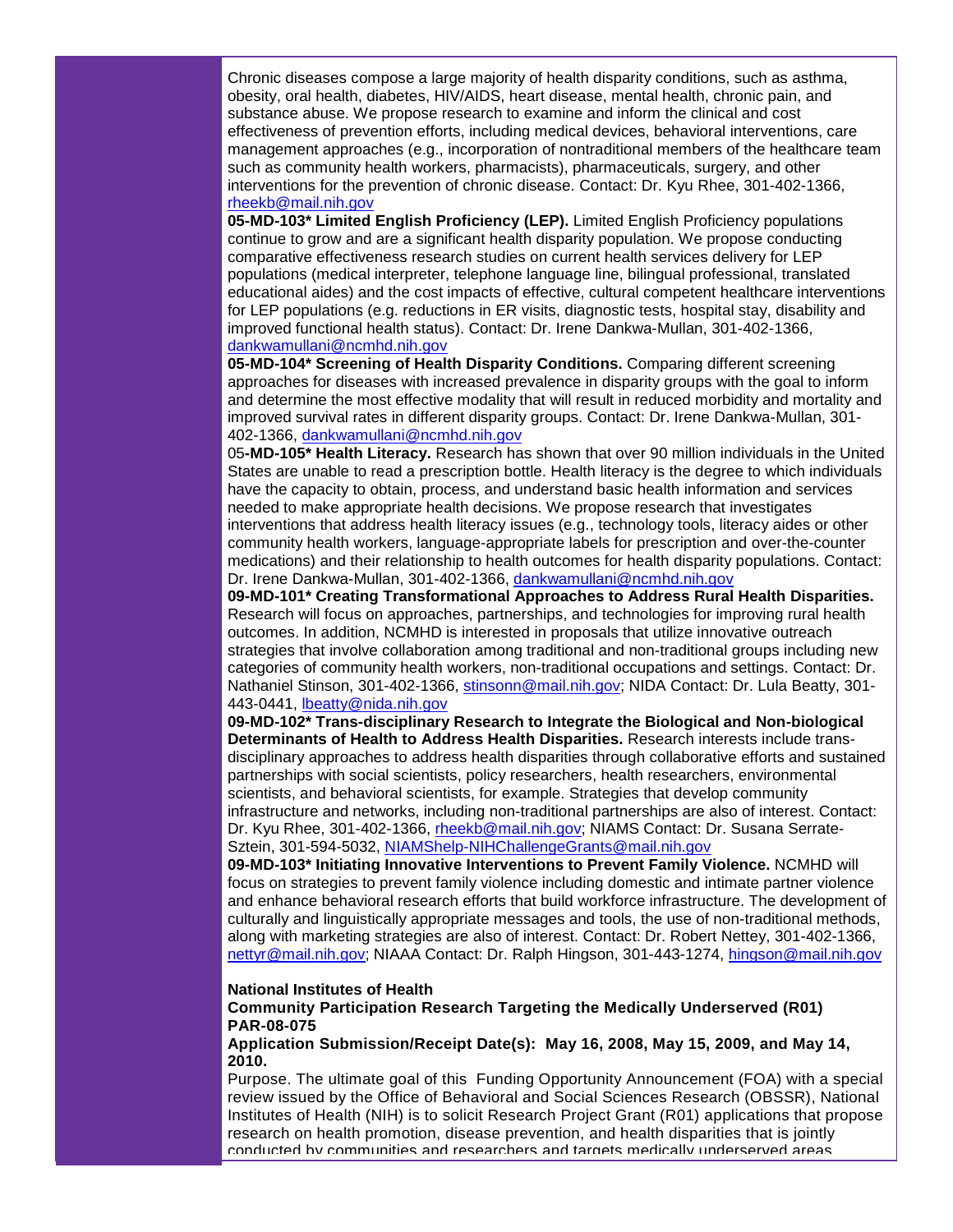(MUAs) and medically underserved populations (MUPs) as defined by the Department of Health and Human Services (DHHS) Health Resources and Services Administration (HRSA). This FOA will use the R01 grant mechanism to encourage studies that specifically target medically underserved areas as well as underserved and underrepresented populations. This focus will allow studies to assess the nature and scope of health problems in underserved communities, formulate hypotheses about the relationship of community dynamics and health problems as they relate to underrepresented populations, design targeted interventions aimed at addressing health disparities in specified communities and specific populations, and track the efficacy of outreach efforts that result from CBPR research in the community. The FOA will ensure that the health issues of underserved communities and populations are addressed using CBPR research strategies. Announcement details at: [http://grants.nih.gov/grants/guide/pa-files/PAR-08-075.html.](http://rs6.net/tn.jsp?et=1102500994978&e=001arP80SfAbhvWncme41S2o3mhcMbRjXNTib4nUGJlao2mfzY3VNrhj6MvFg6OoZvXypOdO_vmxuE1vMo1oHG2PX9XNVLrpyV3UgUpOWV7SnfCJM_kaYuNyTuXv6YQphqHlkNwCAGuIvbNb57pWEMsXNEIpHFKQE4gUvVoMHZKgkM=)

# **The Robert Wood Johnson Foundation**

# **Active Living Research and Healthy Eating Research 2009 Call for Proposals for Rapid-Response Round 2 Grants**

## **Application Deadline: Rolling**

The Robert Wood Johnson Foundation (RWJF) has posted a call for proposals (CFP) in the Childhood Obesity program area. Active Living Research and Healthy Eating Research are national programs of RWJF that support research

to identify promising policy and environmental strategies for increasing physical activity, promoting healthy eating and preventing obesity. The overall aim of both of these programs is to provide key decision- and policy-makers with evidence to guide effective action to reverse the childhood obesity epidemic. The objective of this CFP is to support time-sensitive, opportunistic studies to evaluate changes in policies or environments with the potential to reach children who are at highest risk for obesity, including African-American, Latino, Native American, Asian-American and Pacific Islander children (ages 3 to 18) who live in low-income communities or communities with limited access to affordable healthy foods and/or safe opportunities for physical activity. Research studies may focus on one or both sides of the energy balance equation - on physical activity (including sedentary behavior), healthy eating or both. Studies funded under this CFP are expected to advance RWJF's efforts to reverse the childhood obesity epidemic by 2015. Two types of studies are eligible for rapid-response funding under this CFP: 1. Opportunistic evaluations of imminent changes in policies or environments (i.e., "natural experiments").

2. Studies that can inform an ongoing or upcoming policy debate (e.g., small experimental studies, secondary data analyses, cost-effectiveness analyses, health impact assessments, simulations of policy effects or macro-level

#### policy analyses).

Up to \$1.675 million total will be awarded for rapid-response research grants, with the majority of funds in this CFP focused on physical activity studies. The maximum amount for a single grant is \$150,000, with a maximum funding

period of 12 months. Visit the Active Living Research or Healthy Eating Research Web sites for more details about this CFP and information on how to apply, at [www.activelivingresearch.org](http://rs6.net/tn.jsp?et=1102500994978&e=001arP80SfAbhv2Y7FImJWi9r22CBkFPqB5ehR-jJIjI8IOkRiWKmEO7m4dUZ0lmpgGYqS037h_7BxwEpAF9DAhJlfgCYJjcf-06_FGSmSfmN7u0zSpwIWfu9SSpVQVjzbY) or [www.healthyeatingresearch.org](http://rs6.net/tn.jsp?et=1102500994978&e=001arP80SfAbhvjQYQFYJIYk2rm4uXXoL2EGkT9NDqiE1ZuSIJ369UagQRaDpn6oimwolEkt1J3ODbKMDEfWcP-OhEA_xvJJOZgclu-D15ZqvXj8tPhY1_W-SElxyQCH3s7)

# Healthy Eating Research\*

School of Public Health University of Minnesota 1300 S 2nd St, Suite 300 Minneapolis, MN 55454 ph: 800-578-8636 fax: 612-624-9328 email: [healthyeating@umn.edu](mailto:healthyeating@umn.edu)

\*A national program of the Robert Wood Johnson Foundation

**[back to top](#page-0-3)**

# <span id="page-4-0"></span>**CALL FOR SUBMISSIONS**

**Call for Posters and Conference Announcement -- National Institutes of Health and Community-Campus Partnerships for Health Improving Health WITH Communities: The Role of Community Engagement in Clinical**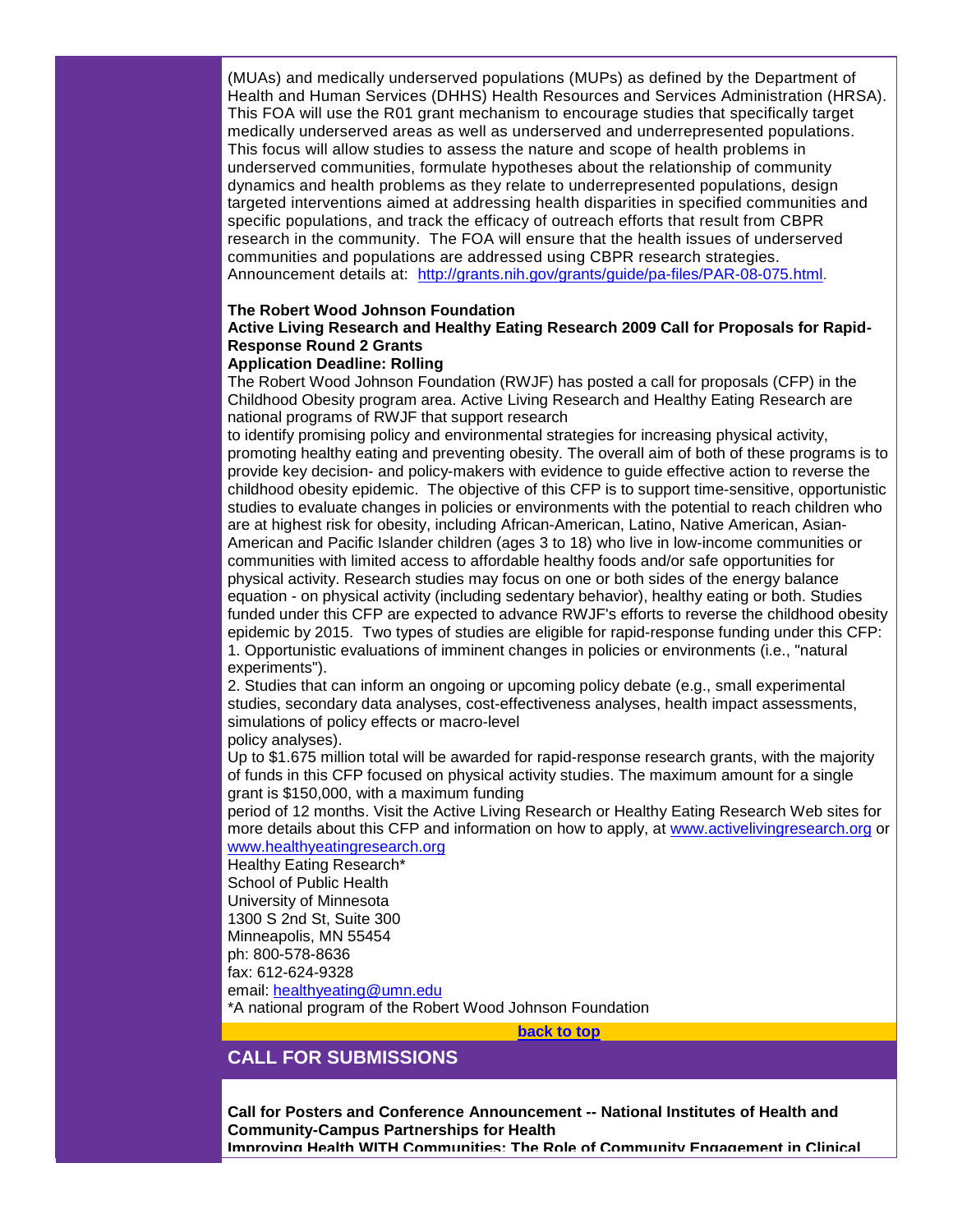**and Translational Research Natcher Conference Center NIH Building 45, Main Auditorium 45 Center Drive Bethesda, MD May 14-15, 2009 (8:00 a.m.-4:35 p.m.)**

**Deadline (Poster abstracts): March 19, 2009**

CCPH is supporting this conference and encourages your participation! Registration and online submission for poster abstracts are now open at [www.aptrweb.org/workshop.](http://www.aptrweb.org/workshop) No registration fee is charged, but space is limited, so register today! Join us for an innovative conference to explore effective and successful models and best practices to collaborate WITH communities. PURPOSE: This is the second annual conference to discuss, share best practices, and collaborate with communities and health care providers to improve health. Participants will develop recommendations for academic-community collaborations and partnerships with other

community programs to establish research agendas. This conference will:

-- Explore methods for community engagement within the context of clinical and translational research.

-- Provide a forum to discuss experiences and ideas about educating and training researchers and their teams in community-engagement principles and practices.

-- Discuss ways to educate and support community partners working with researchers at academic institutions.

-- Provide networking opportunities across translational and clinical disciplines, including new and established members of the Clinical and Translational Science Award (CTSA) consortium and their respective community partners.

-- Identify national and regional resources to support effective localized community engagement research efforts.

KEYNOTE SPEAKERS: Please join Barbara Alving, M.D., director of the National Center for Research Resources (NCRR) at NIH, along with keynote speakers Steven H. Woolf, M.D., M.P.H., director, Center for Human Needs at Virginia Commonwealth University, and Eric Whittaker, M.D., Executive Vice President for Strategic Affiliations and Associate Dean for Community-Based Research at the University of Chicago Medical Center, as they discuss ways to transform the clinical research enterprise through effective collaboration. Best practices, effective collaboration strategies, and successful models will be discussed and shared. MORE INFORMATION: This event is free and open to the public. Individuals with disabilities who need sign language interpreters and/or reasonable accommodation to participate in this event should contact the Federal Relay at 1-800-877-8339. Requests should be made at least 5 days in advance of the event. This program is funded by Cooperative Agreements from the: National Center for Research Resources (NCRR), National Institutes of Health (NIH), DHHS to the Duke University CTSA program, and Centers for Disease Control and Prevention (CDC), DHHS to the Association for Prevention Teaching and Research. QUESTIONS? Contact Dr. Donna Jo McCloskey, NCRR, NIH at [mccloskd@mail.nih.gov](mailto:mccloskd@mail.nih.gov) or Barbara L. Gregory, Duke University at [grego024@mc.duke.edu.](mailto:grego024@mc.duke.edu) Stay on the top of the latest resources for communityacademic research partnerships and community-based participatory research (CBPR)! Visit these CCPH websites: CBPR Listserv: [http://mailman.mcw.edu/mailman/listinfo/cbpr.](http://rs6.net/tn.jsp?et=1102500994978&e=001arP80SfAbhuBmfe5foF5ntbBIe3PY3hxRPJ7iHMOtA6DeIUNMGD-Vqd5wZXLYfRUw5URKSNHtgV7mjIXDr-xoQbOTUSsRrZjgmMBqhHLmJJXOqdrssCl3USs256UXPpc3QnbRAq3paM=) CBPR & Research Ethics: [http://depts.washington.edu/ccph/irbhome.html.](http://rs6.net/tn.jsp?et=1102500994978&e=001arP80SfAbhtqJQ2xlPO9al8JHB3QTOKX2wb0B8BKbLfOVhW84m-C4gmlGXZ9ScYBNmhuCO8N28eeu3FMz8iE0ny0UZQzjxaXW1AiMioYwr0tTKn9H_bPHPUHmwBi7iCh7-qCYYEELcU=) CBPR Skill-Building Curriculum: [http://www.cbprcurriculum.info.](http://www.cbprcurriculum.info/) CBPR Resources:

[http://depts.washington.edu/ccph/commbas.html.](http://rs6.net/tn.jsp?et=1102500994978&e=001arP80SfAbhsViC6TpLf5CMHteGr28Su8nbApYFrx2b_DkM6j7merTY-Fbg-XZiuehfP3scxQB0--v_tXDfnItpQlaM6OAGwqFve6_MspUmBEStZ8Yw0W-js90lhgpANb194TPo2PGHw=) Community Partner Peer Mentoring & Advocacy: [http://depts.washington.edu/ccph/cps.html.](http://rs6.net/tn.jsp?et=1102500994978&e=001arP80SfAbhvFnet4qf7ufg93iNBJROtrF7t-_pTbDjFW-pz-IIvZyEXswX6adjibUpNjbUOS3wCvqVZUc1ukEuh3dYWMw1a7u0y0N6zox18XD90lccOgm5rll8peo4v9TQLzX641n5k=)

**Call for Award Nominations - Annual Meeting of the American College of Epidemiology (ACE)**

**Novel Methods at the Intersection of Epidemiology and Policy-Making Crowne Plaza Hotel, Washington, DC-Silver Spring Silver Spring, MD September 12-15, 2009**

**Deadline: March 21, 2009**

The Awards Committee of the American College of Epidemiology would like to call to your attention three awards that will be conferred during 2009 to outstanding candidates in epidemiology. Please review the descriptions of these awards and submit nominations to Michael Alavanja at the address below.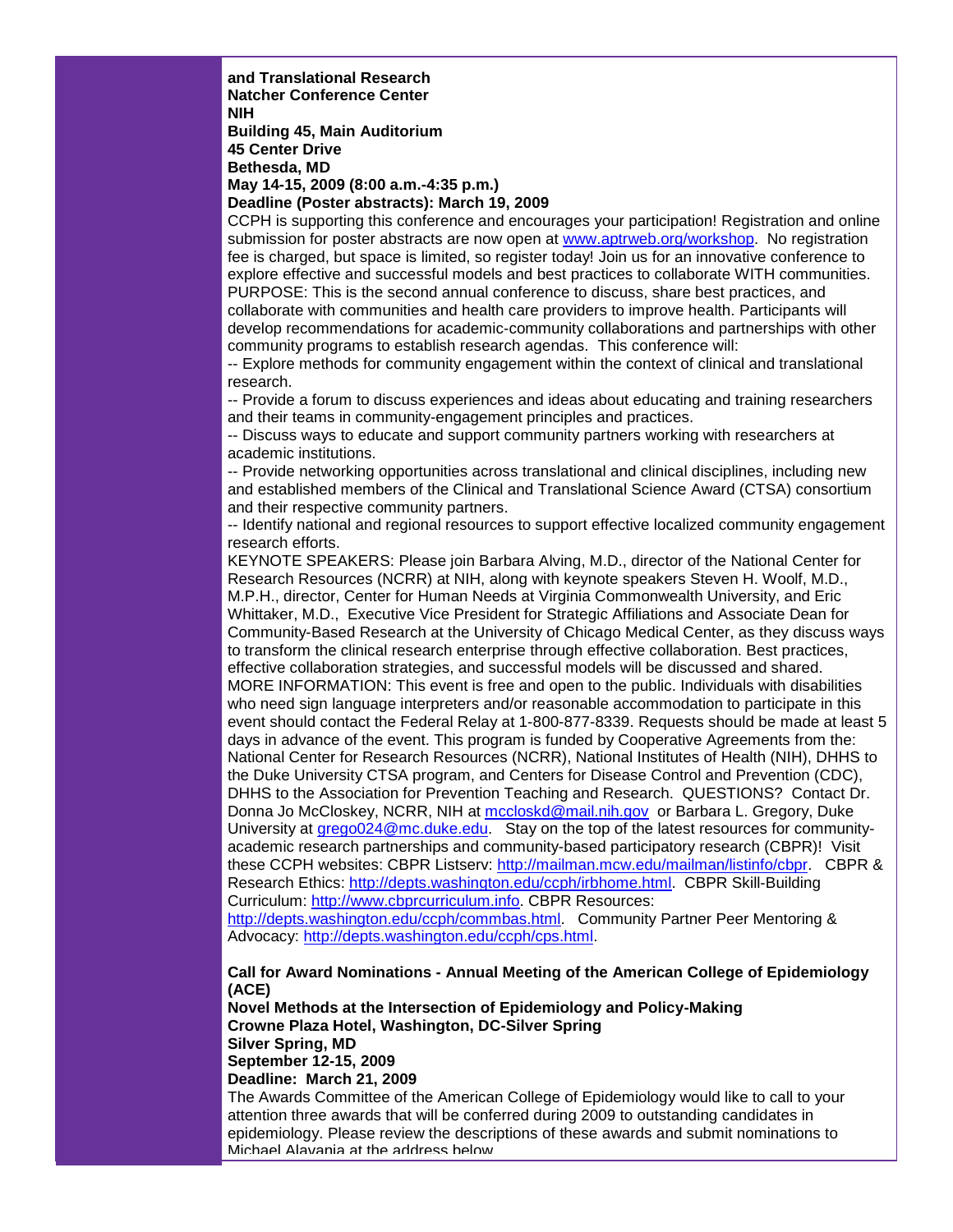Awards Offered: Abraham Lilienfedl Award (details) Outstanding Contributions to Etiologic Science in Epidemiology Award (details) 2009 Student Prize (details) Nomination Submissions: Michael Alavanja Chair, Awards Committee American College of Epidemiology 1500 Sunday Drive, Suite 102 Raleigh, NC 27607 Ph: 919-861-5573 Fax: 919-787-4916 E-mail c/o: ACE Administrative Office Nomination Submission Deadline - March 31, 2009

**Call for Papers - World Health Organization's Department of Human Resources for Health and International Statistical Institute Special Topic Meeting on: Measuring health workforce inequalities: methods and applications 57th Session of the International Statistical Institute (ISI) Statistics: Our past, present and future Durban, South Africa August 16-22, 2009 Deadline (Abstract Submission): April 13, 2009**

Full papers must be submitted by 15 May 2009 according to the format prescribed. World Health Organization's Department of Human Resources for Health (WHO/HRH), in collaboration with the International Statistical Institute (ISI)

For more details, please visit: [http://www.who.int/hrh/events/2009/inequalities/en/index.html.](http://rs6.net/tn.jsp?et=1102500994978&e=001arP80SfAbhuiUBazKymObQDZZ4ZYLY4Hi4Xukspi6RhBh2afFKTLIeDEcIpj8HI3yyEwbz_QuvASemIsV_VcjtaST81aqRcXfbBCzM2VlJIHnFGThB7WoiGcFxI7XwGPt1vBG-oRiu7Brn4k8seQpoOIU47LqLZhHL7UKBByj6g=) The goal of the Special Topic Meeting is to promote statistical discourse on measuring health workforce inequalities and the implications for policy and planning. Submissions should focus on methodological developments and applications for measuring health workforce inequalities, with special attention to monitoring trends (over time and/or areas) and evaluating their impacts on health systems performance and population health outcomes. Papers may be written in either of the working languages of the conference, i.e., English or French. The WHO Department of Human Resources for Health will consider covering the costs of up to four researchers to present their papers at the Special Topic Meeting. Priority will be given to researchers from low and middle income countries who do not receive financial support from an international source.

**Call for Poster Abstracts -- The University of Texas at Austin**

**Biobehavioral Underpinnings and Social Interaction on Hispanic Health Third Conference on Aging in the Americas**

**AT&T Executive Conference Center**

**The University of Texas at Austin**

**September 15-17, 2009**

**Deadline: April 15, 2009**

[http://www.utexas.edu/lbj/caa//cfp.php](http://rs6.net/tn.jsp?et=1102500994978&e=001arP80SfAbhv7HRpuuFfYAP_GOTQfOHJYLPUYz4MYxW9rcAJdFJr5WWK_p3UUHlRiPRAJHDyclMWlDnyqTvlfcpmP2JW9lN-8TNwwNJQWiOceJ0U_ZoUuKw211WYLPbEGoQShueOf8Wg=)

Students conducting research on social, psychological, and biological factors that impact the health and long-term care of Hispanic elders are invited to submit abstracts to be considered for a Poster Session during the Third Conference on Aging in the Americas. Prizes will be awarded for outstanding research projects. Abstract Submission -- A poster abstract is required. All abstracts should include the following information:

# Project title

Lead-author's name and affiliation

Lead-author's e-mail address

Lead-author's classification (undergraduate, graduate student, or postdoc)

Brief (less than 300 words) summary of the research project Submit poster abstracts via e-mail attachment to Dr. Terrence Hill [\(tdh@miami.edu\)](mailto:tdh@miami.edu). The deadline for abstract submission is April 15, 2009. Notification of poster acceptance will be sent via e-mail by May 15, 2009. Evaluation Criteria

Poster abstracts will be peer-reviewed. To be accepted for presentation, abstracts should be factual and report on significant research findings. Empirical research projects should report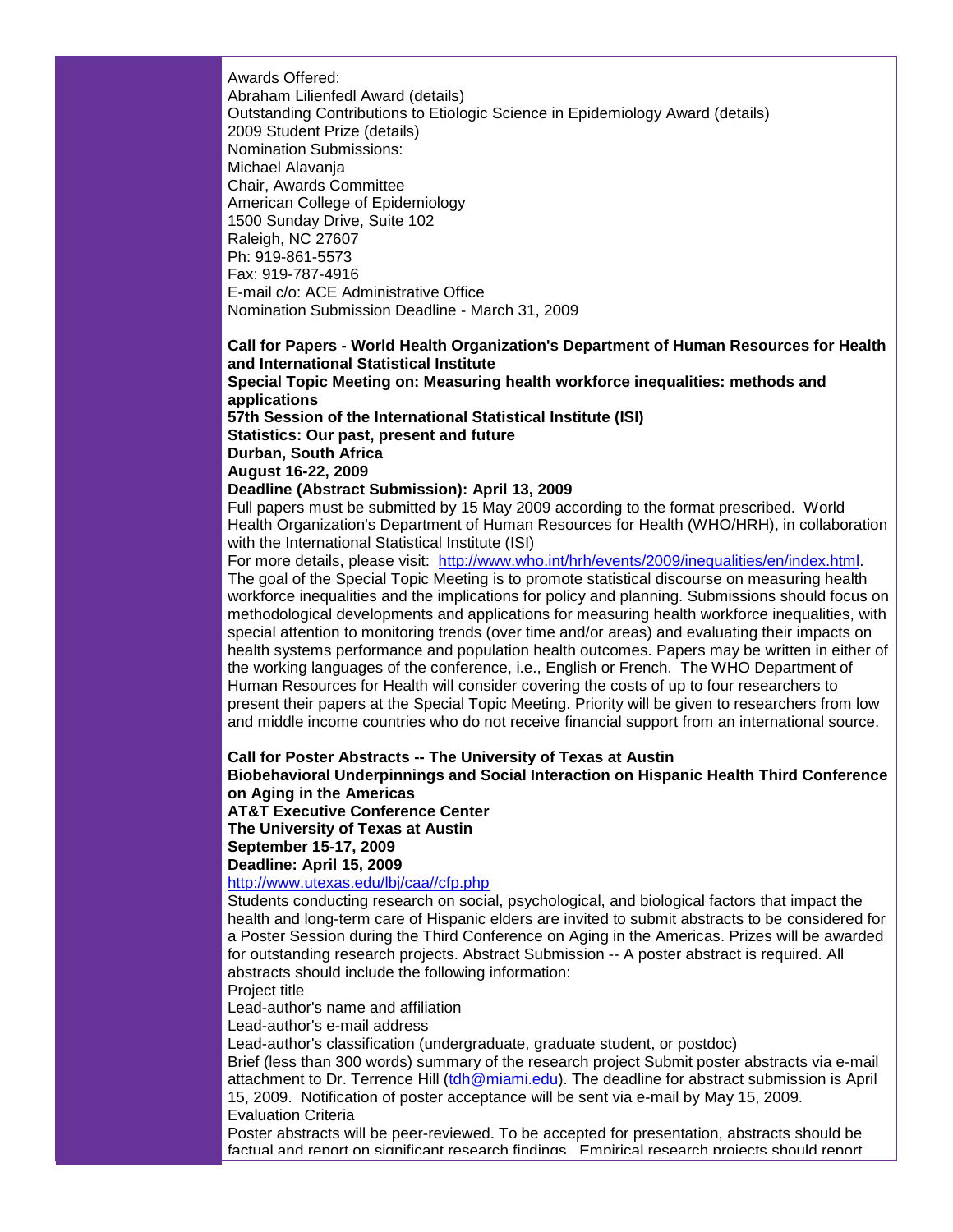actual results, not promised results. Projects that seek to address theoretical questions or advance our understanding of the application of theories should summarize major aims and conclusions. General criteria include originality, methodological sophistication, and clarity of theoretical and/or policy implications.

Further Information

For additional information concerning the conference, please contact Dr. Jacqueline Angel [\(jangel@mail.utexas.edu\)](mailto:jangel@mail.utexas.edu), Dr. Keith Whitfield [\(kwhit1@duke.edu\)](mailto:kwhit1@duke.edu) and Dr. Kyriakos Markides [\(kmarkide@utmb.edu\)](mailto:kmarkide@utmb.edu).

## **Call for Papers - Public Health Reports**

# **Supplement on Addressing Social Determinants of Health in: HIV/AIDS, Viral Hepatitis, Sexually Transmitted Diseases and Tuberculosis**

# **Deadline: May 15, 2009**

# **Website at [www.publichealthreports.org](http://rs6.net/tn.jsp?et=1102500994978&e=001arP80SfAbhtri8UXoyXeqLVaiP1uc3GWQafPo2wotQvsBFBe0l8NeW6shOPvSaxC-Zd1pSnwvAjHEUqvZMJWb8Ft5cf2CcnHogWwe5NZ5wK-p-U4c8QTRBRmic5nDj4g)**

Public Health Reports (PHR) is inviting papers for a Supplement on Addressing Social Determinants of Health in HIV/AIDS, viral hepatitis, sexually transmitted diseases and tuberculosis. The Editors are looking for manuscripts that advance scientific knowledge and public health research and policy on addressing social determinants of health of HIV/AIDS, viral hepatitis, STD, and tuberculosis. Manuscripts may be analytic or descriptive in format and may include implications for policy, practice, and innovative partnerships. Manuscripts addressing the following topics will be sought:

\* The role of social determinants of health in facilitating health disparities in HIV/AIDS, viral hepatitis, sexually transmitted diseases and tuberculosis;

\* Effective ways to address social determinants of health in our efforts to prevent and control HIV/AIDS, viral hepatitis, sexually transmitted diseases and tuberculosis;

\* Social determinants and associated strategies that can be systematically prioritized to produce the greatest impact in accelerating the reduction of health disparities in these diseases and conditions;

\* Studies focusing on developing and identifying key metrics which might be used to better measure and monitor the impact of social determinants on health;

\* Translational research studies geared towards implementation and scale-up of effective interventions to tackle social determinants of health.

The Editors are encouraging a broad range of manuscripts.

Manuscript Requirements: Articles in PHR are typically 3,000-4,000 words in length. Longer manuscripts, when appropriate, will be considered. All manuscripts will be reviewed by the PHR Special Editorial Committee (SEC) for this Supplement. The SEC will decide which manuscripts are sent for external peer review and will then decide which manuscripts are published in the Supplement.

Deadline for Submission: May 15, 2009. The anticipated publication date for the PHR Supplement full text free online is March/April 2010.

Submit Manuscripts to: Manuscripts for this Supplement should be sent to [manuscripts@publichealthreports.org](mailto:manuscripts@publichealthreports.org) or mail to: Public Health Reports, 7774 Heatherglen Dr., Cincinnati, OH 45255.

Please include "Attention Social Determinants of Health" in the subject line of the email. If you have any questions about this Supplement, please contact Dr. Hazel Dean (404.639.8000; [HDean@cdc.gov\)](mailto:HDean@cdc.gov). If you have any questions about Public Health Reports, please contact the Acting Editor, Laurence Reed, at 513.636.0257; [Laurence.Reed@cchmc.org.](mailto:Laurence.Reed@cchmc.org) Public Health Reports is a peer-reviewed journal of the U.S. Public Health Service and the Association of Schools of Public Health. It is the oldest journal of public health in the U.S. and has published since 1878. The journal is widely distributed internationally, and is indexed by MEDLINE/Index Medicus, Current Contents, EMBASE/Excerpta Medica, Pais International, and LexisNexis. The Guest Editors for this Supplement are Drs. Hazel D. Dean and Kevin A. Fenton, Deputy Director and Director of the National Center for HIV/AIDS, Viral Hepatitis, STD, and TB Prevention, United States Centers for Disease Control and Prevention.

## **Call for Papers - American Journal of Public Health**

**Special edition on health and health care needs of Asian American, Native Hawaiian, and Pacific Islander Health** 

# **Deadline: June 30, 2009**

The Asian & Pacific Islander American Health Forum is partnering with the American Journal of Public Health to publish a special edition which focuses on the health and health care needs of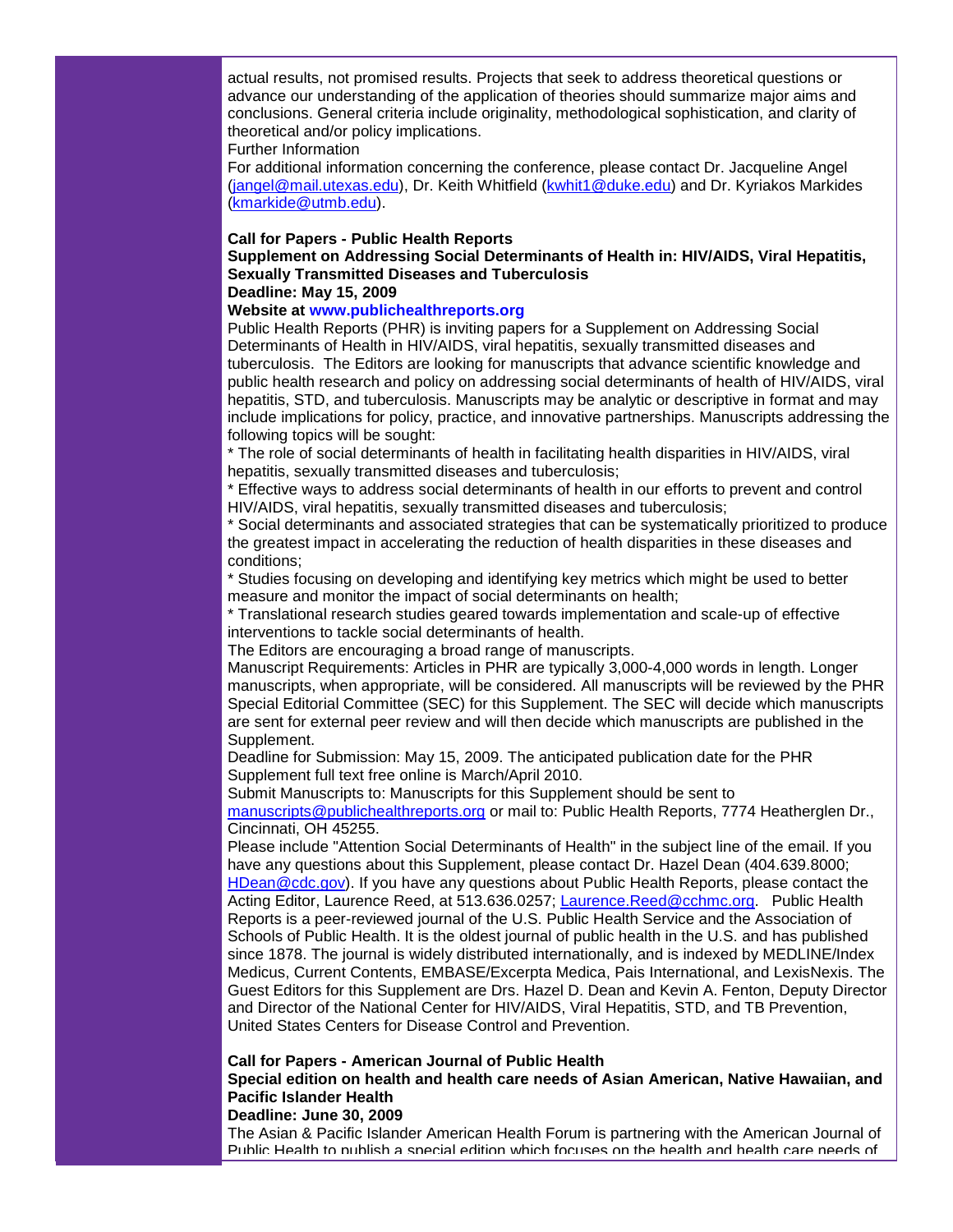Asian American, Native Hawaiian and Pacific Islander communities. Please submit manuscripts directly to AJPH, but feel free to contact APIAHF at [ajphspecialedition@apiahf.org](mailto:ajphspecialedition@apiahf.org) with any questions. Click on link to download information flyer:

[http://www.apiahf.org/downloads/AJPH\\_CFP.pdf.](http://rs6.net/tn.jsp?et=1102500994978&e=001arP80SfAbhuZ0ALPjzzymhxqE3UVuXe7RZ2p3_mUe6uY0nIfX2EEjjiID3N-5OJxKajGATIGvLg1Ivf5Eh3uhM7SfXMXUJYMo5N-aG1hlgyBYAl2aWtjgzx1T23KqNwZpeV8IWaGpto=) The American Journal of Public Health (AJPH) intends to publish a collection of papers on Asian American, Native Hawaiian, and Pacific Islander health. There are over 13 million Asian Americans, and over one half million Native Hawaiians and Pacific Islanders in the United States. Disparities and inequities experienced by Asian Americans, Native Hawaiians, and Pacific Islanders have been largely unacknowledged because of stereotyping and lack of data. This issue of AJPH is intended to help build the evidence base that can inform health programming and policy. Emphasis will be placed on research that examines disparities, cultural and linguistic competency, discrimination, and best practices/promising models in capacity building, health programming and health care. Additionally, we are interested in manuscripts that feature the use of community-based participatory research, small-sampling methodologies, surname and small-area probability sampling, economic analyses (cost-effectiveness and cost-benefit), meta-analyses, and policyoriented research. Potential authors are encouraged to consider the different categories of manuscripts as indicated on the AJPH website. All manuscripts will undergo the standard peer review process by the AJPH editors and peer referees as defined by AJPH policy. Submit manuscripts to [http://submit.ajph.org](http://rs6.net/tn.jsp?et=1102500994978&e=001arP80SfAbhsRwVjL19imEMJeaKhEtkX1IO-iaaWpmwxt4bN-BV8Ajq0_Dst5PgbKNqw23lcxh_4K8In-VcoG4GQgSnu7-CrcLcNSt0NaGyk=) by June 30, 2009.

## **Call for Submissions - Journal of Internal Medicine Supplement on Health Disparities Education Deadline: July 1, 2009**

Papers should be submitted following JGIM's online procedures (select Health Disparities Education from the drop down menu) by July 1, 2009. We conceive this to be a highly innovative supplement, designed to meet the needs of clinician-educators striving to teach about health disparities. It will focus on education research, educational innovations, and advances in medical education that target teaching about health disparities.

EIGHT TYPES OF SUBMISSIONS WILL BE CONSIDERED (See instructions for authors on the JGIM website, [http://jgim.iusm.iu.edu/,](http://jgim.iusm.iu.edu/) for further details about article types.)

1. Educational Innovations: No longer than 2,000 words. No more than 2 tables or figures. A focused bibliography, not exceeding 20 references. Reports of innovations should have the following structure:

Structured Abstract, of less than 200 words including Introduction/Aims, Setting, Program Description, Program Evaluation, and Discussion

Introduction/Aims, describing the rationale, historical perspective, and aims for the innovation Description, describing in detail the educational innovation and setting and its rationale or theoretical basis

Evaluation, if available, describing the effects of the innovation and suggestions for improving it Discussion, describing the importance and usefulness of the innovation along with a brief review of what the paper adds.

2. Original Articles: No longer than 3000 words describing original research, with frugal use of tables and figures. Include a structured Abstract of no more than 250 words. Papers using qualitative methods may be as long as 4000 words.

3. Brief Reports: No longer than 1500 words. Formatting is similar to original articles except there should be no more than 2 tables or figures and 20 references. We conceive Brief Reports to be short descriptions of original research.

4. Perspectives: No longer than 3,000 words, 4 tables or figures, and a brief abstract of no more than 100 words. Written to provide the author's views or ideas regarding an important disparities educational issue.

5. Reviews: No longer than 4,000 words, with a structured abstract of a maximum of 250 words. These should be either traditional or systematic reviews of important disparities education topics.

6. Resource Papers: Concise summaries of resources (e.g., curricular materials, funding sources for disparities education, opportunities for training in disparities education) that would be useful to clinician-educators. A brief abstract (maximum 100 words) is required and maximum length of 3,000 words.

7. Recommendations / Guidelines: No longer than 3,000 words. Systematically developed, evidence-based guidelines or consensus guidelines for health disparities medical education. A brief abstract (maximum 100 words) is required. Additional material can be published in the online JGIM.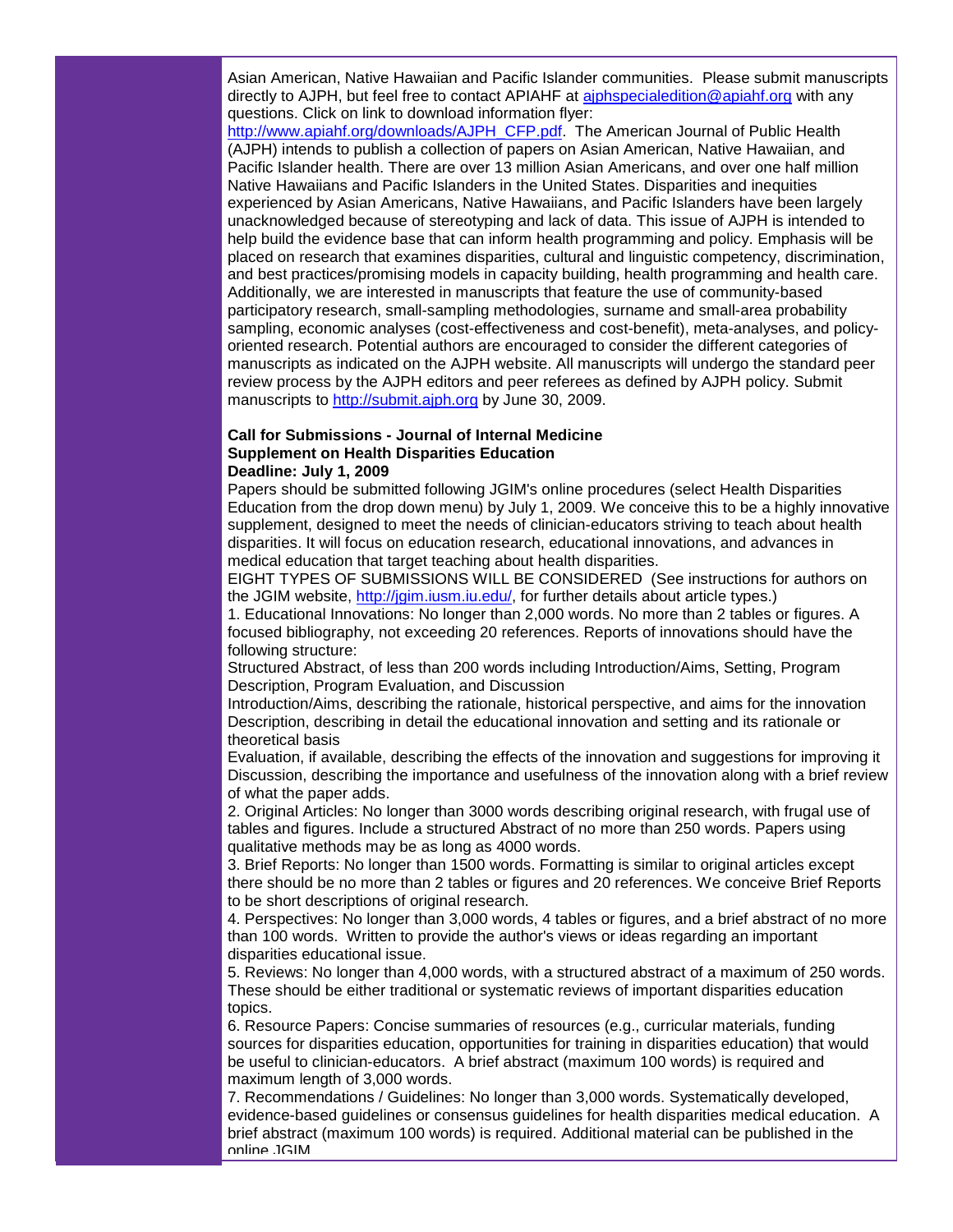8. Reflections/Personal Narratives

No longer than 1000 words highlighting a specific story that reflects the challenges and rewards of teaching about disparities.

This Health Disparities Education Supplement provides an opportunity for clinician-educators dedicated to teaching on this topic to advance their careers as educational scholars. We anticipate publishing approximately 20-30 peer-reviewed articles. All articles will undergo JGIM's editorial and peer review process. We especially encourage young faculty to submit manuscripts, as the review process should enhance their manuscript by receiving comments and suggestions from distinguished educators. Those members of SGIM who have submitted an abstract for the 2009 National SGIM Meeting in Miami should consider submitting a manuscript [\(http://jgim.iusm.iu.edu/\)](http://jgim.iusm.iu.edu/) for consideration for publication in this JGIM Health Disparities Education Supplement.

Elizabeth A. Jacobs , MD MPP

Stroger Hospital & Rush University Medical center

[ejacobs@rush.edu](mailto:ejacobs@rush.edu)

Ronnie D. Horner, PhD

University of Cincinnati Academic Health Center

[ronnie.horner@uc.edu](mailto:ronnie.horner@uc.edu) Jada Bussey-Jones, MD

Emory University

[jcbusse@emory.edu](mailto:jcbusse@emory.edu)

Susan B Glick, MD

The University of Chicago

[sglick@medicine.bsd.uchicago.edu](mailto:sglick@medicine.bsd.uchicago.edu)

Monica L. Lypson, MD

[mlypson@med.umich.edu](mailto:mlypson@med.umich.edu) The University of Michigan

# **Call for Community Based Participatory Research (CBPR) Articles -- Family & Community Health**

# **Deadline: September 1, 2009**

The interdisciplinary, peer-reviewed journal Family & Community Health will produce an issue on community based participatory health (CBPR). Articles are due by September 1, 2009 to Issue Co-Editors Elnora (Nonie) P. Mendias and Elizabeth (Liz) Reifsnider at the University of Texas Medical Branch School of Nursing in Galveston, Texas. Please submit manuscripts for consideration electronically to [nmendias@utmb.edu](mailto:nmendias@utmb.edu) and [elreifsn@utmb.edu.](mailto:elreifsn@utmb.edu) Articles are being solicited on CBPR topics as follows:

CBPR and policy Building CBPR infrastructure CBPR and environmental health Building community partnerships for CBPR Using CBPR with vulnerable populations CBPR research

Examples of research using CBPR

Evaluation research using CBPR

Family & Community Health (FCH) focuses on healthcare practitioners regardless of area of practice. The journal's common goal is to provide a forum to discuss a holistic approach to family and community healthcare and primary healthcare, including health promotion and disease prevention. Each issue of FCH focuses on a specific topic that can be used by faculty, practitioners, and students in a range of healthcare disciplines. FCH is indexed in the Cumulative Index to Nursing & Allied Health Literature (CINAHL); Current Contents/Social and Behavioral Sciences; Research Alert; Social SciSearch; Family Studies Database; Health Promotion and Education Database; Cancer Prevention and Control Database; Nursing Abstracts; Psychological Abstracts; PsychINFO; PsysLIT; Journals@ovid; Sociological Abstracts; Social Planning/Policy & Development Abstracts; MEDLINE; MEDLARS; and Index Medicus. or further information about the journal or to access the Author Guide on the Family & Community Health website at [www.familyandcommunityhealth.com](http://www.familyandcommunityhealth.com/) .

Call for Papers - Walden University's Journal of Social, Behavioral, and Health Sciences Walden University reminds you of its online, peer-reviewed journal that focuses on interdisciplinary research and practice between the social, behavioral, and health sciences.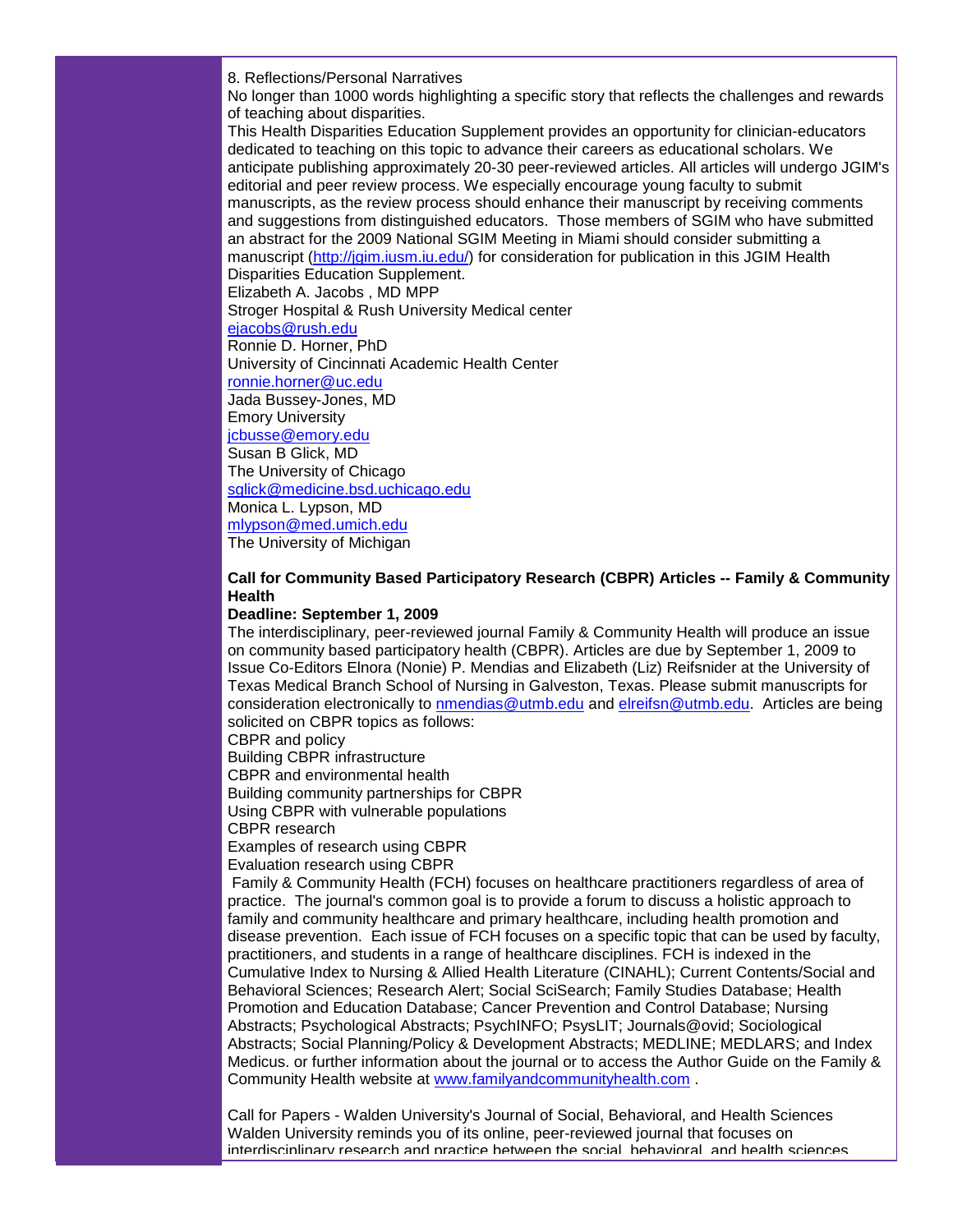Designed to encourage the exchange of ideas between researchers and practitioners in these distinct, yet connected, disciplines, the Journal of Social, Behavioral, and Health Sciences is available at [www.jsbhs.org.](http://www.jsbhs.org/) The web site contains full-text versions of each article, which can be accessed or downloaded free of charge. Articles in the Journal of Social, Behavioral, and Health Sciencesare published on an as-accepted basis; articles are published online immediately upon completion of an acceptable review.Contributions are welcomed from disciplines in the social, behavioral, and health sciences, including psychology, public health, nursing, human services, criminal justice, social work, and sociology. Examples of desirable submissions would include (but are not limited to):

Translation of theory to practice in contemporary issues.

Relevant information for researchers and practitioners on best practices in design, intervention, implementation, evaluation, and outcomes.

Efforts that are the results of interdisciplinary and multidisciplinary collaboration.

Articles reporting the results of well-designed complete or partial replications of previously published research whether supportive of the original hypotheses or not.

Dr. Daniel Weigand, Associate Director in Center for Research Support at Walden University, is the Journal's editor, and the Editorial Board includes Dr. James Annesi of the YMCA of Metropolitan Atlanta, Dr. Kathy Evansof the University of South Carolina, Dr. Ivo Janecka of the Health Research Institute, Dr.Cynthia Lanier of Walden University, Dr. Ray London of Walden University, andDr. Louis Milanesi of Walden University.

Walden has a 38 year history of developing students and graduates who are scholarpractitioners, applying their research in their professions, organizations, and communities. The university also sponsors two other journals: the International Journal of Applied Management and Technology [www.ijamt.organd](http://www.ijamt.organd/) the Journal of Social Change

[www.journalofsocialchange.org.](http://www.journalofsocialchange.org/) To view the journal' latest issue or submit papers for future issues, visit the journal's Web site at [www.jsbhs.org](http://www.jsbhs.org/)

## **[back to top](#page-0-3)**

# <span id="page-10-0"></span>**Career Development**

## **Chicago School of Professional Psychology Postdoctoral Fellowships (six to ten positions)**

The Chicago School of Professional Psychology partners with local, community service agencies to sponsor a one-year, full-time post-doctoral training program in academic and community leadership. The post-doctoral fellowship program aims to develop leaders in the field who are both clinically skilled as well as prepared for leadership and administrative roles in an academic or community setting. The fellowship program is seeking six(6) to ten(10) Post-Doctoral Fellows, interested in developing their clinical skills, community-based leadership capabilities, and higher education administrative experience. These are one-year, full-time positions that meet licensure requirements. Fellows complete two, half-time, full-year rotations, one in an administrative placement at The Chicago School and one in a community partner clinical placement. The Chicago School Placements: Administrative placements for 2009-2010 may include an Academic Department, the Center for Multi-Cultural and Diversity Studies, the Community Partners office, the Center for International Studies, Career Services, Clinical Services, and the Center for Latino Mental Health. Depending upon the fellow's specific assignment, primary responsibilities may include partner/training site development and site visits, advising students about the practicum/internship application and interviewing process, providing group or individual supervision for practicum students, overseeing student scholarship, committee participation, research and program evaluation, leadership and coordination of community engaged scholarship projects, and other administrative tasks. Each placement provides training and professional development opportunities, including conference attendance and presentations, leadership training, and training in service provision with targeted populations. Community Partner Clinical Placements: Primary responsibilities include direct clinical service to individual, groups and families, assessment and testing, clinical consultation, student supervision, and administrative leadership duties. In addition, Fellows may participate in scholarly/program development projects intended to improve services and training within the community agency. Clinical placements for the 2009-2010 training year are expected to include a youth residential program, a comprehensive, multi-site suburban community mental health center, an urban community services agency with special programs for immigrants, families and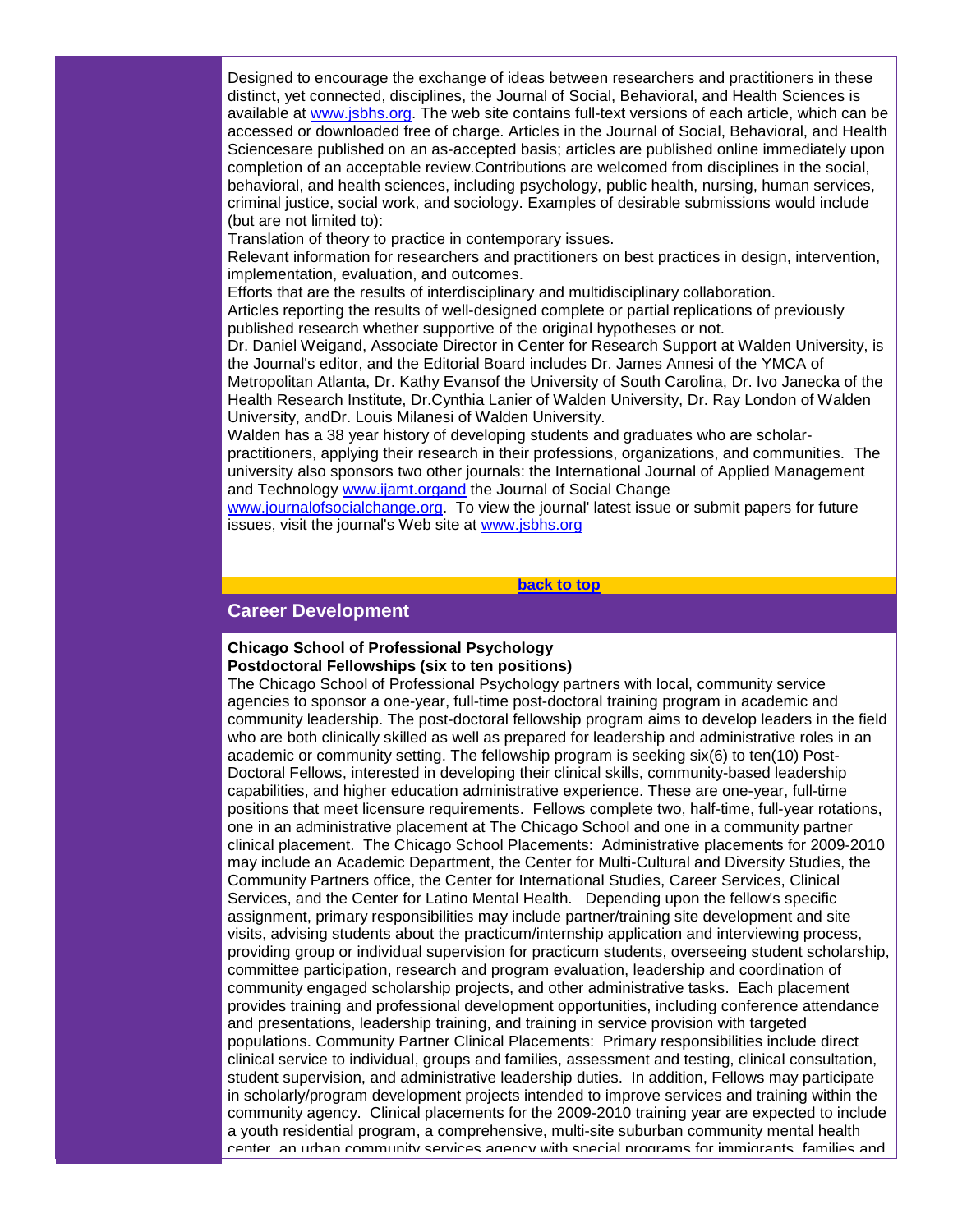youth, a hospital based child & adolescent program, a community-based practice, and a prisonbased women's program. The stipend for the Fellowship position is \$30,000 for the year, including full benefits, such as health, vision, and dental coverage, flexible spending accounts, pre-tax transportation coverage, domestic partner benefits, and vacation time. Over contract monies are available for adjunct teaching opportunities at The Chicago School. Applicants must have completed their doctoral degree from an APA-accredited program. The program is highly competitive, and the position requires solid clinical, administrative, organizational, and communication skills. Fellows must demonstrate the ability to serve as an excellent representative of the school and their clinical agencies to the community and as a mentor and supervisor to students. Successful candidates must have strong clinical training experiences and academic histories. Both The Chicago School and its community partners have received recognition for their commitment to diversity and multicultural education. Therefore, candidates must have an appreciation and enthusiasm for this aspect; ideally they bring expertise and background in this area. Applicants bilingual in Spanish are strongly encouraged to apply. For more information, contact

Hector Torres CLMH Coordinator Assistant Professor The Chicago School of Professional Psychology 312.467.8604 [htorres@thechicagoschool.edu](mailto:htorres@thechicagoschool.edu)

# **Drexel University School of Public Health, Department of Community Health and Prevention**

## **Associate or Full Professor (Tenure-track)**

The School of Public Health at Drexel University invites applications for a tenure-track position as Associate Professor or Professor, beginning July 1, 2009. Teaching and research in the Department of Community Health and Prevention (CHP) seeks to promote the health of communities through education, research, service and advocacy focused on the societal conditions required for people to be healthy. We welcome all applicants with an interest in CHP research.

*Responsibilities:*

- Collaborate with department chair and faculty to develop and grow Drexel University's new DrPH program in Community Health and Prevention
- Mentor junior faculty
- Teach doctoral courses in community health and prevention
- Supervise and mentor students in the DrPH program
- Advise DrPH and MPH students
- Advance scholarship with peer-reviewed publications and extramural funding in area of expertise
- Serve on school and university committees, as requested by the Dean
- Contribute to the practice of public health in the Delaware Valley region by engaging in service activities that enhance the performance of community-based organizations working to improve the health of populations
- Contribute to the profession at the national level by service on study sections, advisory groups, and editorial boards.

*Required Qualifications:*

- Terminal doctoral degree in Public Health, MD/MPH or other doctoral degree with public health experience
- Five years of academic experience at the assistant or associate professor level
- Evidence of effective teaching and supervising doctoral students
- Significant record of grantsmanship and external funding
- Significant record of peer-reviewed scientific publications
- Strong interpersonal and communication skills
- Leadership skills
- Strong commitment to doctoral education
- Strong interest in collaborative applied research
- Commitment to professional service with University, community, and profession Preferred Qualifications:
	- Experience with problem-based learning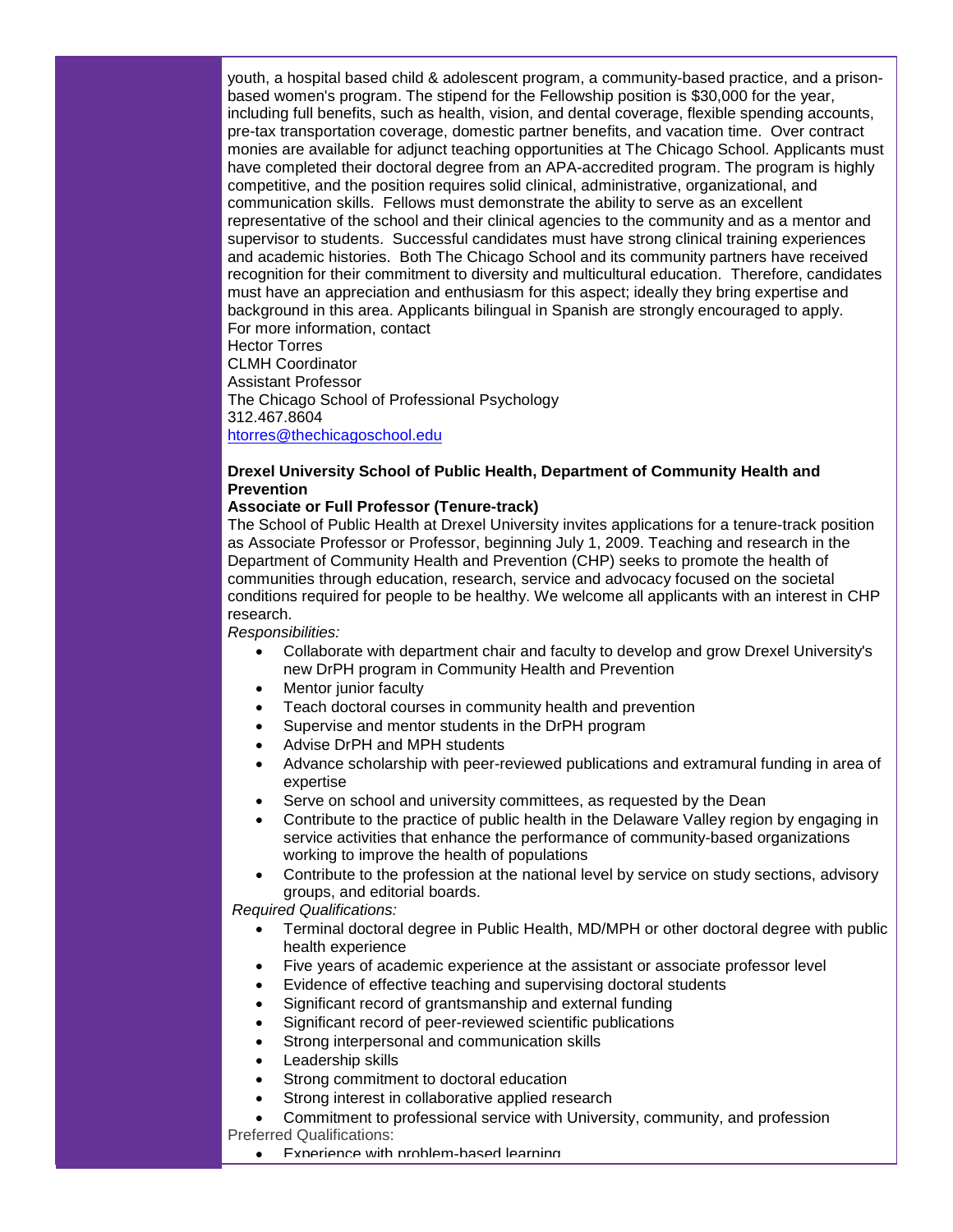- Experience integrating technology in teaching
- Experience with community-based research or collaborative research with public health departments
- Active federally funded research
- Interest in working in diverse academic and professional communities

*The Drexel University School of Public Health, founded with a dual mission to improve public*  health and human rights, is deeply committed to increasing the representation of racial and *ethnic minority members and women on the faculty, and strongly encourages applications from minority and female candidates.* 

Applications will be handled with the strictest of confidence. Applicants should send a statement of professional interests, a full curriculum vitae, and the names and addresses of five references to:

Search Committee, C/O Randall Sell, ScD

1505 Race Street, MS 1032

11<sup>th</sup> Floor, Bellet Building

Philadelphia, PA 19102-1192

Inquiries can be made via email to [randy@drexel.edu](mailto:randy@drexel.edu) or by phone at 215-762-8785.

## **East Carolina University Director, Center for Health Disparities Research Position #:929960**

Job Description: East Carolina University, a leading doctoral university of 25,000+ students in eastern North Carolina, seeks a dynamic, experienced, and skilled leader to direct our Center for Health Disparities Research as we pursue the elimination of health disparities in North Carolina. Expertise in clinical or applied research in any of the social or life sciences (the following are examples but are not an inclusive list: medicine, nursing, public health, psychology, sociology) and familiarity with both medical and behavioral research is required. The Director of the CHDR must have an established record of interdisciplinary research and scholarship on health disparities affecting ethnic/minority groups and/or members of economically and/or socially disadvantaged populations/communities. The successful candidate must have demonstrated abilities in initiating and sustaining community engagement and partnerships and in securing funding from federal agencies and foundations to support community-driven research. This position also requires a combination of vision, creativity, a sense of entrepreneurship, and a management style that works well in academic, medical, corporate, community, and lay environments. Excellent oral and written communication skills as well as grant writing skills are needed. Minimum Qualifications: The ideal candidate will have a Ph.D., a DrPH, and/or an M.D. degree and will be eligible for a tenured faculty appointment at the Associate Professor level or above. All degrees should be from appropriately accredited institutions. To apply, visit

[https://ecu.peopleadmin.com/applicants/jsp/shared/frameset/Frameset.jsp?time=123540398737](http://rs6.net/tn.jsp?et=1102500994978&e=001arP80SfAbhsvg2EaKOCBJmIvqM5Tg4kkzEJOUFu-GpX3LPMGAu2clfFTsn1du0YtMMF4FmyLV6XtcIzNM-7dA1OiIg5HHTbTgAGSsIrzYaa4ZRtgfE-ZTCJTTvi3vim4g84axUoFvgeF-_RGW64pIC9rYGE5cv0JKwfNlv0KDjEBfjBOS2t-iINadRHTRqCEwtaWpkeN75_c7SqPKe0vfg==) [5.](http://rs6.net/tn.jsp?et=1102500994978&e=001arP80SfAbhsvg2EaKOCBJmIvqM5Tg4kkzEJOUFu-GpX3LPMGAu2clfFTsn1du0YtMMF4FmyLV6XtcIzNM-7dA1OiIg5HHTbTgAGSsIrzYaa4ZRtgfE-ZTCJTTvi3vim4g84axUoFvgeF-_RGW64pIC9rYGE5cv0JKwfNlv0KDjEBfjBOS2t-iINadRHTRqCEwtaWpkeN75_c7SqPKe0vfg==)

#### **The Johns Hopkins Urban Health Institute (UHI) Postdoctoral Fellowship in Urban Health Deadline: March 15, 2009**

The Johns Hopkins Urban Health Institute (UHI) is pleased to announce a postdoctoral research fellowship that will focus on urban health and development. The goal of this UHI Postdoctoral Research Fellowship program is to promote future leaders in the field of urban health. The fellows, each working in tandem with a Hopkins faculty member, carry out scholarly research and publications on such issues as crime, unemployment, poverty, substance abuse, diabetes, hypertension and other chronic diseases. This fellowship will provide an opportunity to collaborate with faculty at Johns Hopkins in Public Health, Nursing, Medicine, and Education. The fellow will receive mentoring regarding research opportunities, publications, and career development, and, in collaboration with faculty, will carry out research and publish papers focusing on important topics in urban health. Eligibility: Candidates should have a completed doctorate (MD, PhD, DrPH) and have demonstrated skills in undertaking community based research. In addition, candidates need to have demonstrated a commitment to community inclusion in research. Application Process: To apply for the fellowship, candidates should send a 2 to 3 page letter identifying their background and training, career goals, areas of research interest and research skills and personal goals for the fellowship. These letters must address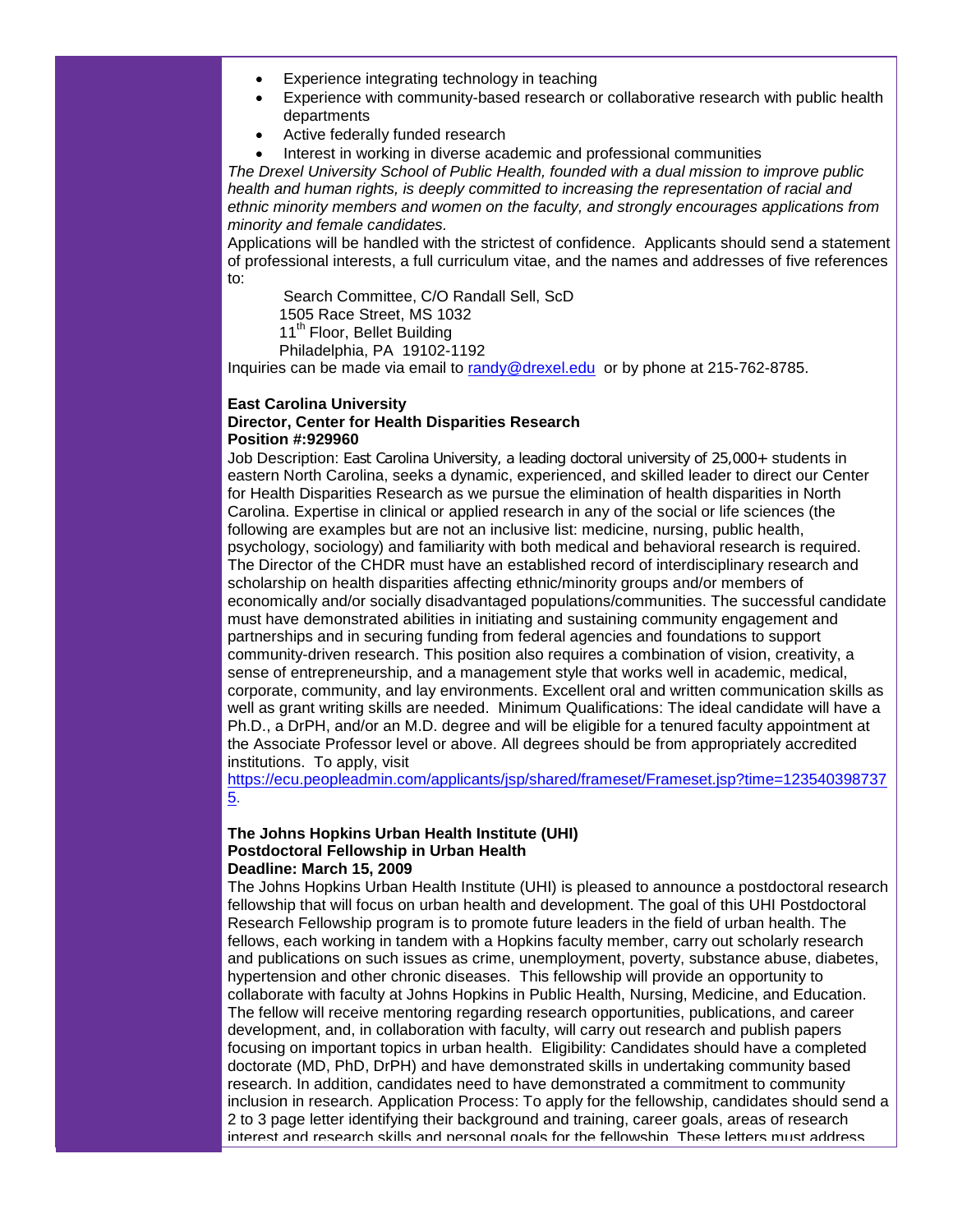the candidate's interest in issues related to urban health and community based research. A complete curriculum vitae, names of 3 colleagues and/or mentors to serve as references, as well as a transcript of the applicant's graduate studies should also be submitted. Include two reprints, manuscripts or brief sections of the doctoral dissertation and/or any writings that demonstrate writing ability and analytical skills. Applications are due March 15, 2009 and awards will be made by April 15, 2009. Fellowships are awarded for one year starting September 1 (earlier start date is possible) and are renewable for a one year period. Stipend level will be based on the NIH scale. Please submit applications electronically to: Robert Wm. Blum MD, MPH, PhD William H. Gates, Sr. Professor and Chair Department of Population, Family and Reproductive Health Director, Johns Hopkins Urban Health Institute Johns Hopkins Bloomberg School of Public Health [rblum@jhsph.edu](mailto:rblum@jhsph.edu)

For further questions please contact: Amy Gawad at [agawad@jhsph.edu](mailto:agawad@jhsph.edu) or 410-502-7473.

## **The Robert Wood Johnson Foundation Investigator Awards in Health Policy Research Deadline: March 25, 2009**

The RWJF Investigator Awards in Health Policy Research, a national program designed to support scholars whose projects can enhance policy to improve health or health care in the U.S., has issued a call for applications. The program provides grants of up to \$335,000 for policy-relevant projects of up to four years to allow a scholar to devote considerable time to a project of greater scope than a usual R01 grant. The deadline for receipt of letters of intent is March 25, 2009. [www.investigatorawards.org/applications/](http://rs6.net/tn.jsp?et=1102500994978&e=001arP80SfAbhtdhn48IjjhFY1Gi63xwhYQubjc5Cj-DXkMz4uSNak_dmXiZKjF-Zfm3vkDB-cFEd0PTd_OawLtmgspZ2XVkz0bNYXrF-M5Llapxjd3TdQYVYVq4_j-o5xySU1jk2-Y_7ND976eyjFceA==)

# **University of California, Los Angeles, California Center for Population Research (CCPR) Assistant/Associate/Full Professor (Tenure-track)**

The UCLA California Center for Population Research (CCPR) is seeking candidates for a full time tenure-track position in demography and population studies. This is an open rank faculty appointment with rank depending on the candidate's experience and record. The department in which the appointment is made will be based on the candidate's discipline and departmental preferences, but will most likely be made in one of the major departments represented within CCPR (Economics, Sociology, Community Health Sciences, Geography, and Public Policy). Candidates should have an active research program in areas related to demography and population research and the ability to teach high quality required and elective courses. We invite applications from candidates whose research and teaching focuses on any area of demographic research, including the following: demographic aspects of ethnicity, discrimination, social class, income inequality, and social and geographic mobility; economic and social disparities in health and the effects of health on socioeconomic status; adolescence, young adulthood, and youth at risk; aging, retirement, and the elderly population; population and the environment. Research may focus on the United States, other countries, or both. Strong preference will be given to candidates who show evidence of interdisciplinary research and/or interest in communication and collaboration among disciplines. Applicants must have an earned doctorate in a social science, public policy, public health, demography, or a related field. Preference will be given to candidates with graduate training in demographic methods, theory, and research. Responsibilities include teaching required and elective courses in the department in which the appointment is made, student advising, maintenance of a strong and innovative research program, active participation in the CCPR Demographic Training Program, and participation in CCPR, departmental, and campus-wide committees. Candidates are expected to have extramurally funded research or (for junior candidates) to show evidence that they will compete successfully for extramural research funding in the future. Applications will be accepted until the position is filled, but review of full applications will start immediately. The start date for this position is negotiable, but preferably during academic year 2009-10. Established in 1998, the California Center for Population Research (CCPR) is one of the leading population studies centers in the United States. Research by CCPR affiliates is focused both domestically and internationally. This NIH-funded center comprises over 60 active faculty researchers from the disciplines of anthropology, economics, epidemiology, geography, law, management, medicine, pediatrics, policy studies, population, psychology, public health, social welfare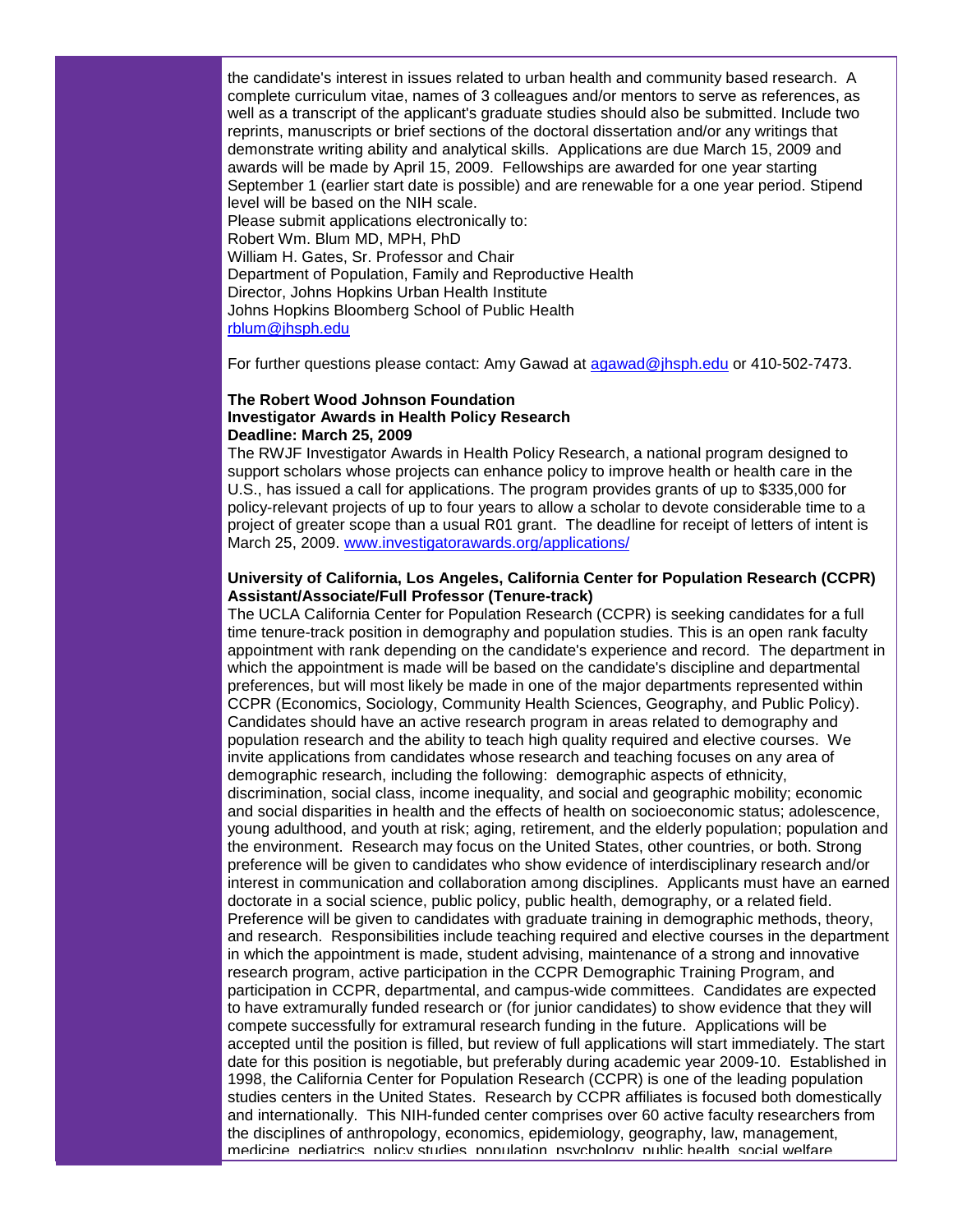sociology, and urban planning. CCPR provides a vibrant and interdisciplinary intellectual environment for population-related research and training and excellent services that support these endeavors. For more information on CCPR see [www.ccpr.ucla.edu.](http://rs6.net/tn.jsp?et=1102500994978&e=001arP80SfAbhuJwNi-XMkvXxLG8EC-EOwrYWODOwAJelsiZDBinGiBjWcOtNrb495UduEUBb0WsJ_fJXTkWdxYWbeN5FY9ABbfCM1ak1yVeN9NABLANjg2Tw==) Applications, including a letter of interest and a CV, including contact information for three references should be sent to: Professor Patrick Heuveline, Chair

CCPR Search Committee c/o Wendy Tieu California Center for Population Research 4284 Public Policy Building PO Box 957236 University of California Los Angeles, CA 90095

**[back to top](#page-0-3)**

# <span id="page-14-0"></span>**Conferences and Events**

# **Global Forum for Health Research Forum 2009: Innovating for the Health of All Havana, Cuba November 16-20, 2009**

**Registration is now open: [www.globalforumhealth.org](http://rs6.net/tn.jsp?et=1102500994978&e=001arP80SfAbhukPwlgfjYssahjVne6zQsvw7p92PsmhmXBjy4cuV6pmSK8YdxmOzp1ee9LVx254uLHxvfon-LN4tMDw47dOil4j9aAE34oXdSP04IGUeKjyj6aI48bGx3s)**

Forum 2009: Innovating for the Health of Allis this year's milestone event in research and innovation for health. Organized by the Global Forum for Health Research, it will take place from 16-20 November in Havana, Cuba, at the invitation of the Ministry of Public Health. What exactly is "innovation"?\* How can decision-makers and practitioners work together to foster innovation for health and health equity? What can we learn from innovation policies and initiatives around the world? These questions will be answered in Forum 2009's interwoven discussions of **social innovation** and **technological innovation**. This event will bring together some 800 leaders and experts from around the world to share ideas and forge new partnerships. It will include a **unique mix of stakeholders** from health and science ministries, research agencies and institutions, development agencies, foundations, nongovernmental organizations, civil society, the private sector and media. As you expand your networks, you will also be able to learn from discussions on social entrepreneurship for health, public-private product development for neglected diseases, eHealth, knowledge-translation platforms, national health innovation systems, donor-country harmonization and coherence, and innovative financing strategies. With the theme "innovation," we are challenged to be innovative in the programme itself including new session formats that are more interactive, new ways to network and share information, and new opportunities for inclusion. So please join us. Registration is now open on [www.globalforumhealth.org.](http://rs6.net/tn.jsp?et=1102500994978&e=001arP80SfAbhukPwlgfjYssahjVne6zQsvw7p92PsmhmXBjy4cuV6pmSK8YdxmOzp1ee9LVx254uLHxvfon-LN4tMDw47dOil4j9aAE34oXdSP04IGUeKjyj6aI48bGx3s)

## **National Academy of Sciences - Institute of Medicine**

**Report on Preventing Mental, Emotional, and Behavioral Disorders Among Young People Public Release of the Report on March 25, 2009, 1:00 p.m.-5:00 p.m. ET National Academy of Sciences**

**2101 C Street, NW**

**Washington, DC**

[Click Here: Check out "Preventing Mental, Emotional, and Behavioral Disorders Among Young](http://rs6.net/tn.jsp?et=1102500994978&e=001arP80SfAbhuLW6MilfwPriyasAZCvHqXLrfRA9Psa4sB5W5Bp2WRd0hrsEDHdAmnIsgFZU2z8U-n2awCo3ikC6v5GAuUS_Iyi7F4Wo4tyyjppc-RkMDIqedsUQWMAi_Sqc_jQo0z73APhx_NT_Gy-KxinmLULwVV)  [People: Progress and Possibilities"](http://rs6.net/tn.jsp?et=1102500994978&e=001arP80SfAbhuLW6MilfwPriyasAZCvHqXLrfRA9Psa4sB5W5Bp2WRd0hrsEDHdAmnIsgFZU2z8U-n2awCo3ikC6v5GAuUS_Iyi7F4Wo4tyyjppc-RkMDIqedsUQWMAi_Sqc_jQo0z73APhx_NT_Gy-KxinmLULwVV)

After three years, the National Academy of Sciences - Institute of Medicine (NAS-IOM) report on Prevention is finally available. The title of the report is "Preventing Mental, Emotional, and Behavioral Disorders Among Young People." It can be found at

[http://www.nap.edu/catalog.php?record\\_id=12480#toc](http://rs6.net/tn.jsp?et=1102500994978&e=001arP80SfAbhtELviH13mroJspFg4zlXniKl-YoEVZVSZq0HUA1xkWGScvl9iePDkSiK8uTVOHPjyKseUFAt7nmPq12KhvlCXQTGiTASETkUXpG4i4wVHgTdOan4OKSprIu78ES-OTVUWzS4WzF4onhA==) on line where you can down load the Executive Summary and read the report on line. This report is extremely important for the health and wellness of underserved youth populations and populations at risk in foster care, detention centers, under-funded urban and rural schools, and more. While the search engine at the website has a few glitches (due to the newness of the report - the one you will be able to read is a rough draft), if you do a few searches on African-American, HIV, Violence, Depression, substance abuse, etc. you will find the best science available on how to prevent these problems. It was not that long ago that people thought that polio was just a fact and it would always be with us, but now, thanks to prevention, it is gone. This NAS-IOM report holds prevention answers that if implemented could relieve our Nation of many health care problems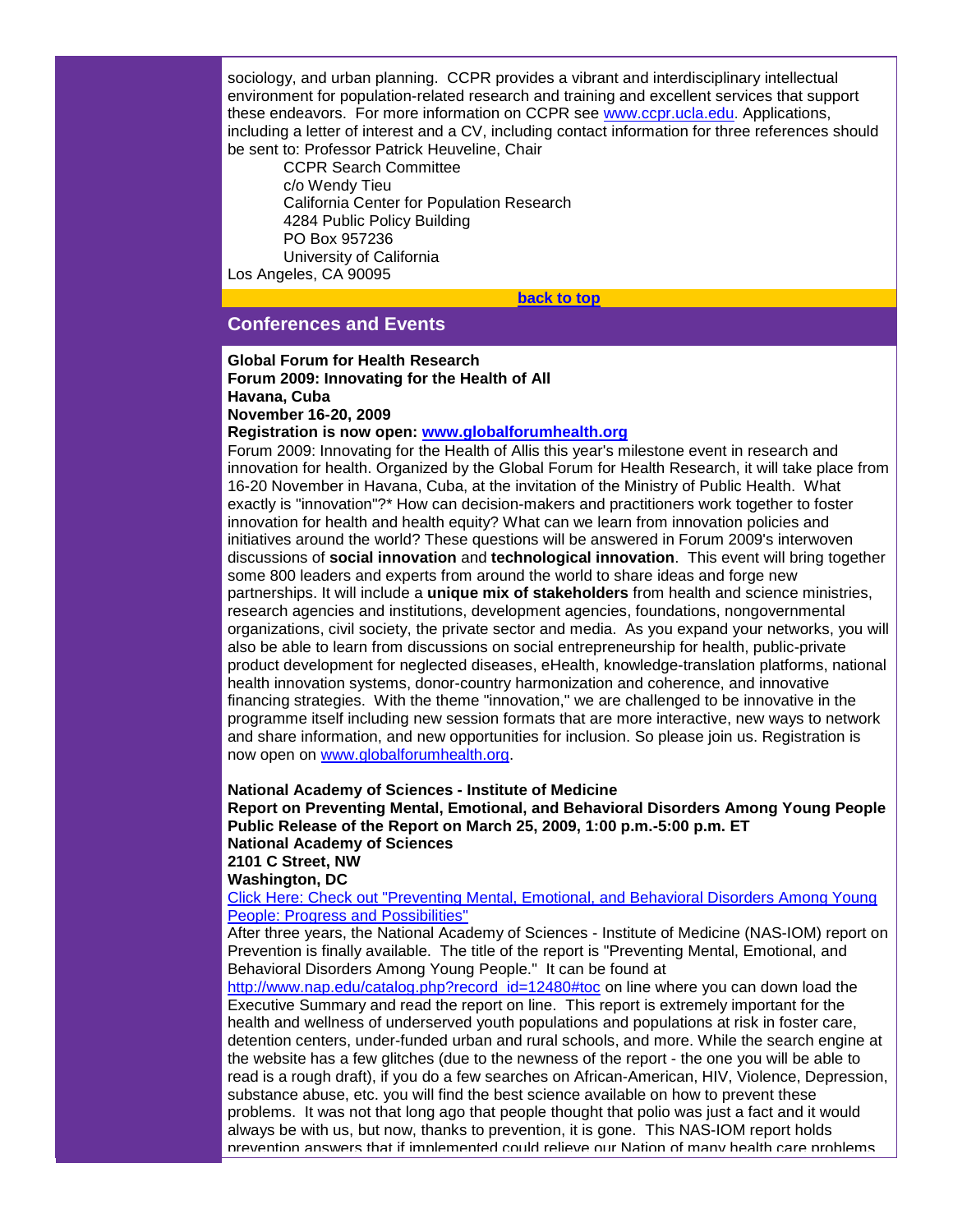and end the problem African-Americans have with health disparities. NAS-IOM is having a "public" release of the report on March 25, 2009 in D.C. from 1-5PM at the National Academy of Sciences,

*2101 C Street, NW, Washington, DC.* The discussion will also include presentations by other experts in the prevention field. **You may register online at** 

**[http://www.bocyf.org/prevention\\_of\\_mental\\_health\\_disorders.html.](http://rs6.net/tn.jsp?et=1102500994978&e=001arP80SfAbhsP-WdkOchmJAt1UCbRuqhWykOZo0dftgjjT7B1G_vARZ1x3nELWJNmWOorEy6h94wqpq0mwPES-iPVO13YrCU5F9twAxyCrm0psJA0cncVa4y4QcEv8FzR4dDb5Op5-aP1HoJS3hKExm6LXeR-tQCE) The event will also be webcast; log-in instructions will be available the morning of March 25 in the events section of the National Academies' webpage at [www.nas.edu.](http://rs6.net/tn.jsp?et=1102500994978&e=001arP80SfAbhuD6kU-rIaqlbdzyOK2eIIeWxUvvw8J15_8ax4Cz6SsO-3s6W898AELObi7gaRw8xK_AQTltKf62YHzijVENrjaCUdKC2lChTM=)**

## **National Cancer Institute**

**Webinar Series on Obesity-related Policy Evaluation**

**Friday, April 3, 2009, 1:00 p.m.-2:00 p.m. EST - Addressing pitfall to research in real world settings**

**Friday, May 1, 2009, 1:00 p.m.-2:00 p.m. EST - Enhancing the usefulness of evidence to inform practice**

**Friday, June 12, 2009, 1:00 p.m.-2:00 p.m. EST - Communicating results effectively** WEBINAR SERIES ON OBESITY-RELATED POLICY EVALUATION

The National Cancer Institute of the National Institutes of Health (NIH) has announced a webbased seminar series aimed to increase the skills of researchers and practitioners in policy evaluation effectiveness. Increasingly, policies are being implemented at state and local levels that are intended to reduce obesity prevalence by improving diet and/or increasing physical activity. Rigorous evaluation of these "natural experiments" may be an effective means for the research community to inform policy on the issues of obesity, diet, and activity. The first webinar will be held on Friday, February 27th from 1-2pm EST, and will address the basics of design to evaluate policy interventions; the second will be on Friday, April 3rd from 1-2pm EST, addressing pitfalls to research in real world settings; the third will be on Friday, May 1st from 1- 2pm EST, and will address enhancing the usefulness of evidence to inform practice; and the fourth will be on Friday, June 12th from 1-2pm EST, and will address communicating results effectively. The four webinars will be taught by Dr. Kathryn Newcomer, Co-Director of the Midge Center for Evaluation Effectiveness and Professor of Public Policy and Public Administration at The George Washington University in Washington, DC. Those interested in participating may join a mailing list to receive further information by sending an e-mail to: [conferences@novaresearch.com.](mailto:conferences@novaresearch.com)

### **National Institutes of Health**

**2009 NIH Regional Seminars on Program Funding and Grants Administration - Space is Limited**

**April 15-17, 2009 (optional eRA workshops on the 15th, 2-day seminar on the 16th & 17th) - Hyatt Regency Atlanta, Atlanta, GA**

**June 24-26, 2009 (optional eRA workshops on the 24th, 2-day seminar on the 25th & 26th) - JW Marriott Las Vegas Resort and Spa at Summerlin, Las Vegas, NV**

The National Institutes of Health (NIH) would like to inform you of an exciting opportunity to participate in the 2009 NIH Regional Seminars on Program Funding and Grants Administration. These seminars are held only twice a year and are intended to help demystify the application and review process, clarify federal regulations and policies, and highlight current areas of special interest or concern. Approximately 25 leading policy, program, and grants management officials from NIH and HHS will share their expertise and guidance on topics such as:

-Fundamentals of the NIH Grants Process

-How to apply for and manage an NIH grant

-What's new in NIH peer review

-Latest grant policies

-Grant writing for success

-How to interact electronically with NIH

-Small business opportunities

-Public access

-Costs issues

-Compliance

-Humans and animal policies/resources

-NIH's Loan Repayment Payment Program

-And so much more!

In conjunction with the 2-day seminar, the NIH is offering attendees the option of participating in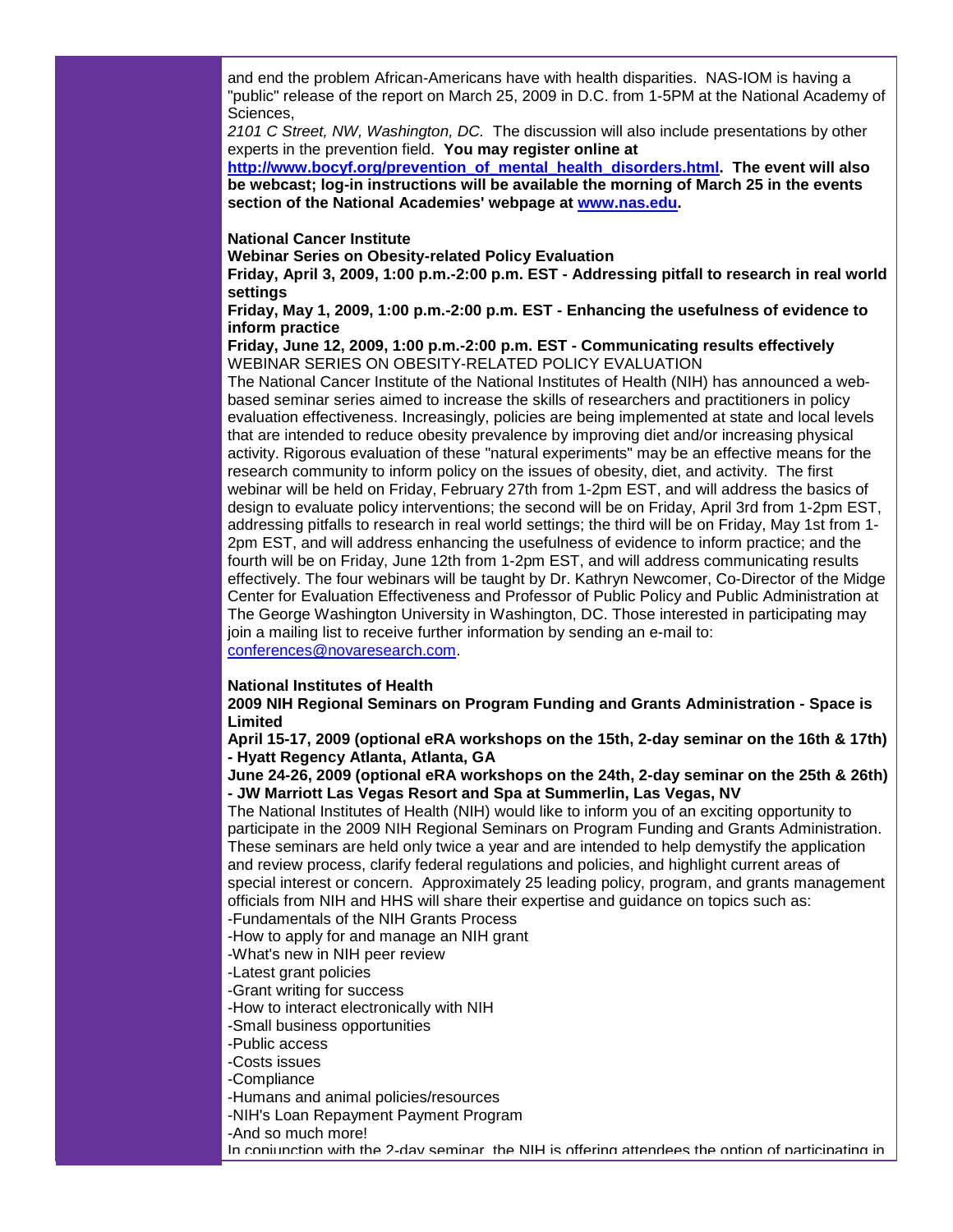eRA Computer Workshops designed to provide hands-on experience in utilizing the eRA Commons for administrators and investigators. The workshops are geared towards administrators, principal investigators and assistants with little or no eSubmission or eRA Commons experience and focus on how to use the electronic systems to facilitate application/grant administration. However, space is limited. If you miss out on the opportunity to attend the workshops, don't fret...eRA staff will be on hand throughout the 2-day seminar at the eRA booth, during breaks & meals, and much of the material will be presented as part of the seminar itself. Early registration is highly recommended. Except for a visit to NIH, there is not another opportunity like the NIH Regional Seminars to interact with this many experts, ready to provide you with the latest policy and process news first-hand. Details below: ATLANTA, GA:

Where: Hyatt Regency Atlanta

[http://atlantaregency.hyatt.com/groupbooking/atlranihg2009](http://rs6.net/tn.jsp?et=1102500994978&e=001arP80SfAbhtWzt0W-BgJUmWaurwEnCppII_VfNNtNrHS6BQ2bXYMERTCzkBooKHHQg2IVPkkaNkP0zeMeeznfcCVltgQbPp_cl1bWQKtGzQRzQeNYOJ5oOa14FlPqVMFlxJjfR0-MjNHLNaflY0F9si76Vr0T_3Z)

When: April 15-17, 2009 (optional eRA workshops on the 15th, 2-day seminar on the 16th & 17th)

Costs: eRA Hands-On Computer Workshops

[http://www.regonline.com/builder/site/tab2.aspx?EventID=652629](http://rs6.net/tn.jsp?et=1102500994978&e=001arP80SfAbhv9e8kaWg3D1BnwS-iNRMFyyxgiVejceavD0kCtSYVNtI4266llPcbpu1mshpYSPgtD3fyvxFwJfjpi255B0ksrdE0_shSswy1FFLZIygnNywkSov8S_fjXmTM_pJqnx94pMu387PF-I1nMhOSw4rAfp1sXIhCKQLI=) (\$100 each - Sold Out/Waiting List Available); 2-Day Seminar [<http://www.osp.gatech.edu/NIH\\_Program.html>](http://rs6.net/tn.jsp?et=1102500994978&e=001arP80SfAbhsjzvk59cPEgiLBypoAUs3fsXSJKgVRxYnC_RVXshwB7Bg7ioDxZr6hiZMZvadAMvZWxeQ96HxEjSqULu9WBIAJPLAD-xncoUUPYeDUwRiCLX98T1o8bJBkyZkIskqdghY=)

(\$350 - Available); hotel conference rate

[<http://atlantaregency.hyatt.com/groupbooking/atlranihg2009>](http://rs6.net/tn.jsp?et=1102500994978&e=001arP80SfAbhtWzt0W-BgJUmWaurwEnCppII_VfNNtNrHS6BQ2bXYMERTCzkBooKHHQg2IVPkkaNkP0zeMeeznfcCVltgQbPp_cl1bWQKtGzQRzQeNYOJ5oOa14FlPqVMFlxJjfR0-MjNHLNaflY0F9si76Vr0T_3Z) (\$169 per night)

Co-Hosts: Georgia State University and Georgia Technical Institute

Program, Hotel Information, & Registration Site: [http://www.osp.gatech.edu/NIH\\_Seminar.html](http://rs6.net/tn.jsp?et=1102500994978&e=001arP80SfAbhtQPMmR8xBoD5Se18_KrtDyJPX3h952vIWldTotXcHrj_CFmYYuyoFMwXPHP7w_rrpt-Es8mHljNPYu4zZlFnM5-c8_EBRSa0ULt08GHC1U4J6En0qTfAEkEIWR0vTcxZ0=) LAS VEGAS, NV:

Where: JW Marriott Las Vegas Resort and Spa at Summerlin

[<http://www.nihregionalseminar.com/site/hotel.html>](http://rs6.net/tn.jsp?et=1102500994978&e=001arP80SfAbhuA0H-Jo16m9Tds7-e_CmWy7tSIpuFcXjsUPBTEEE5Eg3yH4fHifgeFv3-cYjQsQQRPZXFSWl9GWLScFJpPWy4kWVglf1p2sDh19Iu7rldscxIm1YLHBgVakqfTzOqwB9XDc6mxneC0Yw==)

When: June 24-26, 2009 (optional eRA workshops on the 24th, 2-day seminar on the 25th & 26th)

Costs: eRA Hands-On Computer Workshops

[http://www.nihregionalseminar.com/site/pdf/eRA%20Hands-](http://rs6.net/tn.jsp?et=1102500994978&e=001arP80SfAbhu-XFrMLYK9a_zMWhwn-LY0UGq5m80bbIlvNgl9kylXLBQCV-zT7E1YASI7txnuWODg8zgzoW1fcxxvThp54Rh-phXApq1XXvum9ShK4c8Ko-vc2EPrvMfTgg9_Rmxw4odBH0Fbt4ly9tVgYY7b3-PIJvI6wh_c8EgEnkjV-xFXVesCdNYwwNm7ymm10jfzDP4bXs8z31hUb4jfJkkBM1Lm)

[on%20Computer%20Workshop%20Overveiw.pdf](http://rs6.net/tn.jsp?et=1102500994978&e=001arP80SfAbhu-XFrMLYK9a_zMWhwn-LY0UGq5m80bbIlvNgl9kylXLBQCV-zT7E1YASI7txnuWODg8zgzoW1fcxxvThp54Rh-phXApq1XXvum9ShK4c8Ko-vc2EPrvMfTgg9_Rmxw4odBH0Fbt4ly9tVgYY7b3-PIJvI6wh_c8EgEnkjV-xFXVesCdNYwwNm7ymm10jfzDP4bXs8z31hUb4jfJkkBM1Lm) (\$150 each - Limited Availability); 2-Day Seminar [<http://www.nihregionalseminar.com/site/program.html>](http://rs6.net/tn.jsp?et=1102500994978&e=001arP80SfAbhulwA3ovHaB-MN7lKjtezGEnK4gB9htnN6wp4a7MuHqNWqC5XtYFaXCn8CcMoMvg9ICBe4AHBYrH5p2X6yUPjuBbduajW5QlDLnFj1dGS9RE-3eia7oLbTxhOgb8p5K943hNe965flLwQ==) (\$400 - Available); hotel conference rate [<http://www.nihregionalseminar.com/site/hotel.html>](http://rs6.net/tn.jsp?et=1102500994978&e=001arP80SfAbhuA0H-Jo16m9Tds7-e_CmWy7tSIpuFcXjsUPBTEEE5Eg3yH4fHifgeFv3-cYjQsQQRPZXFSWl9GWLScFJpPWy4kWVglf1p2sDh19Iu7rldscxIm1YLHBgVakqfTzOqwB9XDc6mxneC0Yw==) (\$179) - note: rates for this seminar & workshops reflect early registration

Co-Ambassadors: University of Nevada, Las Vegas & University of Nevada, Reno Program, Hotel Information, & Registration Site:

[http://www.nihregionalseminar.com/site/index.html](http://rs6.net/tn.jsp?et=1102500994978&e=001arP80SfAbht85G5uH0aSz4MzJbkwy-2Frn8vkuQzDWtAMkHocGxX7bxD5DYHdldkAEFqQMBXjmhhTWx_lWBHQ8jBwAvRbLwBCli2Cg1OApPLzujQ4HgFMp4Oru1DKRnWJaF2VQ1APnuHIlmI5sNsRw==)

For more NIH Regional Seminar and LISTSERV information, visit [http://grants.nih.gov/grants/seminars.htm.](http://rs6.net/tn.jsp?et=1102500994978&e=001arP80SfAbhuauVryYTSc7QyUIy2407M_GSvMuzgChCMFyQpkU3SsgUnqtiAbkV3zh5ROwcg3C8Emx4AFCFSuncplmJRUmK69JimxzV8UFZEdQJiz82eIFZLiC7QGKGV3EXMdX7UNcC8=)

**Society for Public Health Education (SOPHE) 2009 Midyear Scientific Conference**

**ALL THAT JAZZ - Harmonizing Health Education Practice & Research to Advance Health Equity** 

**New Orleans, LA**

**May 6-9, 2009**

**Pre-registration Deadline: April 13,2009**

**Student Scholarship Application Deadline: March 13, 200909**

**Hotel Reservation Cut-off: April15, 2009**

With the sights and sounds of the historic French Quarters as the backdrop for the SOPHE 2009 Midyear Scientific Conference - "All That Jazz: Harmonizing Health Education Practice and Research to Advance Health Equity", has all the right ingredients to cook up a great Cajun experience. Featured on the conference agenda is a blend of pre-conference workshops; skillbuilding workshops, stimulating oral presentations, plenary sessions, exhibits, Silent Auction, poster sessions, lunch networking sessions, and offsite events including Michauls and the New Orleans School of Cooking. Each of these activities is sure to appeal to the appetites of those desiring a stimulating educational experience. Notable conference presenters include: \* Norman Francis, PhD, Xavier

University of Louisiana

\* Howard Frumkin, MD, DrPH, MPH,

National Center for Environmental Health, ATSDR

\* Wayne Giles, MD, MS, Division of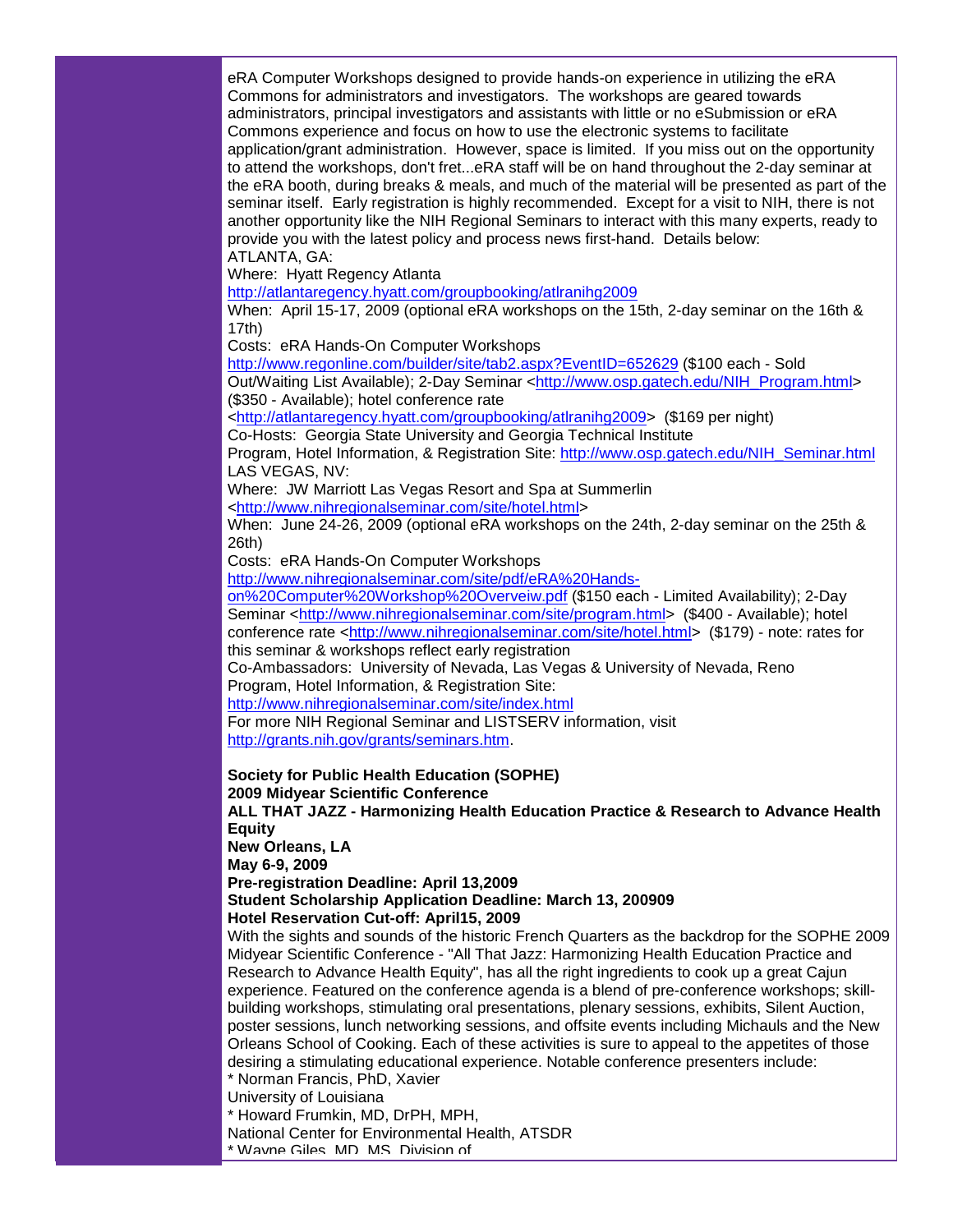Adult and Community Health, CDC, NCCDPHP

\* Derek Griffith, PhD University of

Michigan, School of Public Health

\* Kathleen Kennedy, PharmD, Center for

Minority Health and Health Disparities Research and Education, Xavier

University of Louisiana

\* William Livingood, PhD, Institute for

Health Policy and Evaluation Research, Duval County Health Department

\* Deborah Olster, PhD, Office of

Behavioral and Social Sciences Research, NIH

\* Kenneth Thorpe, PhD, Rollins School

of Public Health, Emory University

\* Matthew Valliere, MPH, Louisiana

Department of Health and Hospitals

\* Lynn Woodhouse, EdD, MPH, MEd, CHES,

Georgia Southern University

SOPHE looks forward to seeing you at the 2009 Midyear Scientific Conference, May 6-9 at the Sheraton Hotel. We know you'll agree that this conference is the best choice for professional development. To view the preliminary program please visit:

[http://www.sophe.org/upload/SOPHE0209\\_MidYearC.ProgramforWEB\\_695819923\\_219200916](http://rs6.net/tn.jsp?et=1102500994978&e=001arP80SfAbhtqtYuR83JI4qBSBMSM12YYw4wQ7Gswg5r7tcYgZm1DRWNHo4rggth4BcgfaaeDsKRxBkQZ2ak1A0SsCzS3DcrYh2nVgwvgoZZWKDNfcfVuOFMNF5gK1H2mJbo9c86yxgAulGp73xZ4KMUJGvTH7xwNv1oadIu7_gClV8CRPd2M2bGgGsbMmJ2JNcfkBatTiwA=) [1912.pdf.](http://rs6.net/tn.jsp?et=1102500994978&e=001arP80SfAbhtqtYuR83JI4qBSBMSM12YYw4wQ7Gswg5r7tcYgZm1DRWNHo4rggth4BcgfaaeDsKRxBkQZ2ak1A0SsCzS3DcrYh2nVgwvgoZZWKDNfcfVuOFMNF5gK1H2mJbo9c86yxgAulGp73xZ4KMUJGvTH7xwNv1oadIu7_gClV8CRPd2M2bGgGsbMmJ2JNcfkBatTiwA=) To register online, please visit: [http://www.sophe.org/mtg\\_list.asp.](http://rs6.net/tn.jsp?et=1102500994978&e=001arP80SfAbhvfDnosyYCCBWYEPRcqVjf8DDl2whmVh8UYQb2XDmLvilXSgD88cKEe7bd_4_2rVrKF8QMggMKrwVwCUuVPkGIt5Nsq3awjxU2c9vjV8qHA0znYbc9E5NFJ) Hotel Lodging: A block of sleeping rooms has been reserved for conference participants at the Sheraton New Orleans Hotel, 500 Canal St., New Orleans, LA 70130. The reservation cut-off is April 15, 2009! To make reservations, call the hotel at (504) 525-2500 or 888-627-7033 or book online: [http://www.starwoodmeeting.com/Book/sophe.](http://rs6.net/tn.jsp?et=1102500994978&e=001arP80SfAbhvb0cOJJRy6vhdzndLKDYrip56tra364Oc-II1fY4HVKaVxPWwb0K_EtFq47eByvcv3DU7nxoDw3KdHc2NsMxy3Pe71ba2hS8MDGgknkbR94g4UYXGoIR7AgIGkasIsiao=) Identify yourself with the SOPHE Midyear

Conference to obtain the group rate of \$175.00 single/double, plus tax.

SOPHE 21st Century Fund Student Scholarships 2009 Scientific Midyear Conference-- Application Deadline: 3/13/09: This scholarship provides up to \$500 in conference support (registration, travel, and lodging at the official conference hotel) for undergraduate and graduate students to participate in a SOPHE professional development event - Annual Meeting, Advocacy Summit or Midyear Scientific Conference. SOPHE also encourages and allows

conference support funds to be used for SOPHE chapter membership. To download and print the scholarship application please visit:

[http://www.sophe.org/content/docs/Student\\_Scholarship\\_Application\\_2009.pdf.](http://rs6.net/tn.jsp?et=1102500994978&e=001arP80SfAbhtsJ_-CLdAZl3K7w7Fywy60C5LoRE_R7ULSA_pRSVHfhmJs0tAa7gZWOkHD7wkiuvKCZGOFU7rWdJneB0xZp22KA6pmsuj--WEKz81wFrAh-wNw4mb5Mau5ZS2SycR7riHTr9YC6fpNmGTDLR7x-umBneCRoqYUTrYFy9fIAaGV7g==) Scholarship Eligibility: Students eligible for scholarship support must be:

\* an undergraduate or graduate student enrolled full-time, and in good academic standing in a health education or related major.

\* SOPHE members (national or chapter) in good standing at the time of application.

\* nominated by a faculty member in the student's program, who is also a member of National SOPHE.

For additional information, review criteria, and an application form, see the description and application forms attached to this message, or visit [http://www.sophe.org/content/awards.asp.](http://rs6.net/tn.jsp?et=1102500994978&e=001arP80SfAbhtVjdKV-1e-DVY2VYwsb4uwtcv7hKmihNfuooPOM9rYaMdHccSt_6Ru346phgoYXYgsEZA8Lni3xpgqwYtUsdjSkze4027BWSuUPrEru9c4Cst8TmKX3KoTZLkqViQWKV4=) Scholarship Application Deadline: Applications may be faxed to (202) 408.9815, e-mailed to [chead@sophe.org,](mailto:chead@sophe.org) or mailed to the address below, ATTN: SOPHE Student Scholarship. All student scholarship applications must be received by March 13, 2009 to be considered. Awardees will be notified by April 1, 2009.

Carmen Jewel Head, MPH, CHES Director, School Health Programs Society for Public Health Education 10 G. St., NE Suite 605 Washington, DC 20002 Phone 202/408.9804 Fax 202/408.9815

## **The University of Padua Medical School Training Course: Reducing the Burden of NCD: Addressing the Causes of Causes Venice, Italy**

**June 7-12, 2009**

The University of Padua Medical School is organizing the training course "Reducing the Burden of NCD: Addressing the Causes of the Causes", in co-sponsorship with the WHO (Geneva. Switzerland), and in collaboration with the WHO European Office for Investment for Health and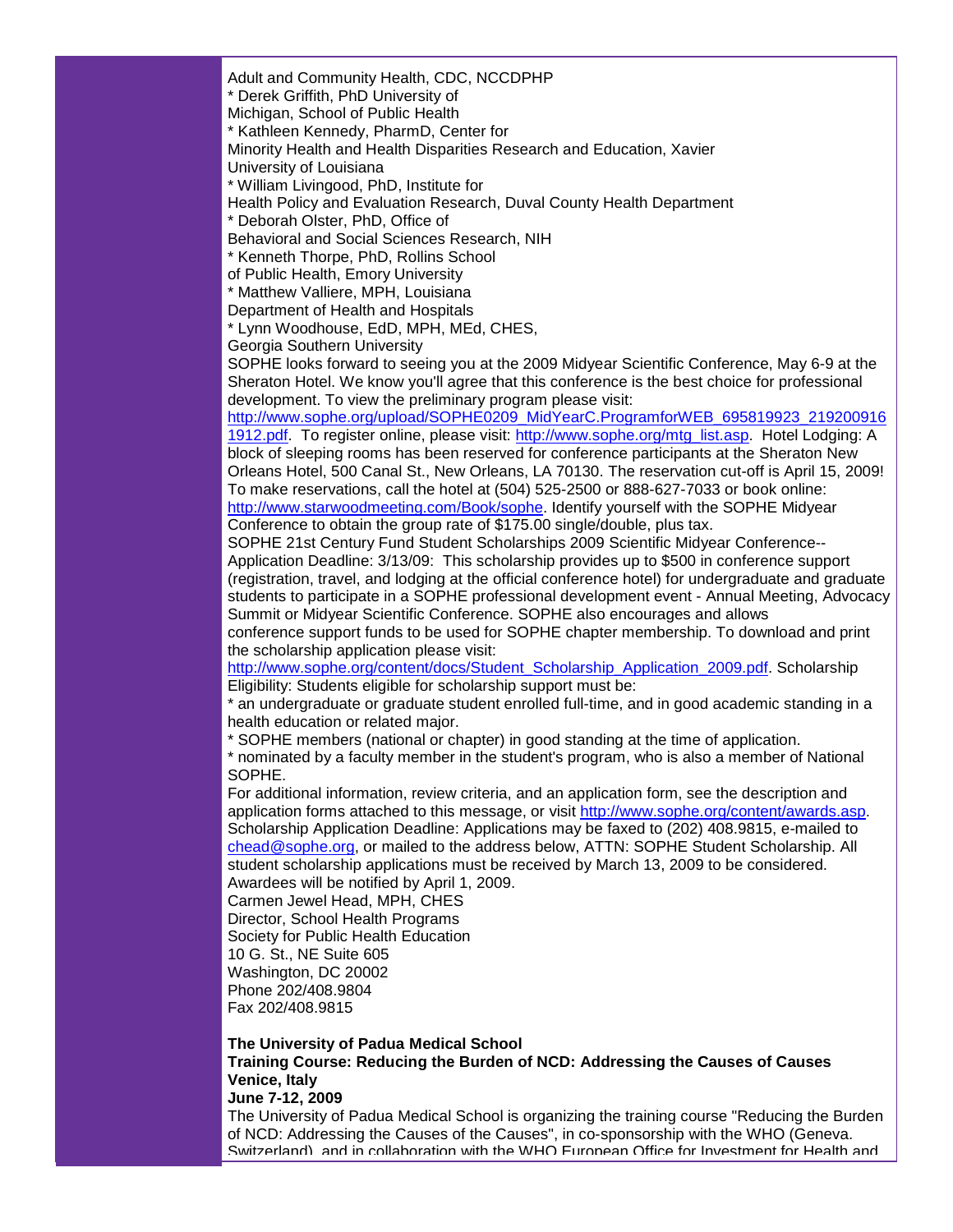Development, Venice (Italy), and the Veneto Region (Italy). Faculty include professors and researchers from Padua University, University College London (Great Britain), the University of East Anglia (Great Britain), the Medical University of Graz (Austria), the University of Beijing (China), the All India Institute of Medical Sciences, New Delhi, (India), the International Agency for Research on Cancer, Lyon (France),WHO, and other European and extra-European academic and public institutions. This is an intensive one-week residential course - to be held in Venice from June 7-12, 2009 - exploring the evidence and frameworks used to address the burden of noncommunicable diseases through action on the social determinants of health and the conventional risk factors for chronic diseases. Topics include:

- 1. Evidence and analysis of the burden of NCD
- 2. Prevention and control of NCD through action on the modifiable risk factors
- 3. Comprehensive risk reduction in primary care
- 4. How PHC can tackle inequities and inefficiencies
- 5. Addressing the socioeconomic determinants of NCD
- 6. Economic benefits of improving health
- 7. Key areas of action on the social determinants of NCD
- 8. Innovative policies to promote sustainable development

This course is intended for a maximum of 20 professionals working at middle to top managerial levels in health related sectors with an interest in promoting equity and reducing the burden of NCD. Five additional places will be reserved to researchers and postgraduate students who seek to strengthen their understanding of how addressing the social context will improve the health of individuals and communities, and promote sustainable development.

Course Director:

Flavio Lirussi M.D., Ph.D.

Scientist, Socioeconomic Determinants of NCDs

Department of Chronic Diseases and Health Promotion, World Health Organization 20 Avenue Appia, CH-1211 Geneva 27, Switzerland

Duty Station:

WHO Regional Office for Europe

European Office for Investment for Health and Development

Campo Santo Stefano, San Marco 2847

I-30124 Venice, Italy

Office Tel: +39 041 279 3865 Direct Line: +39 041 279 3841

GPN: 73841

Fax: +39 041 279 3869

E-mail: [fli@ihd.euro.who.int](mailto:fli@ihd.euro.who.int)

For further information, please click on this link:

[http://www.sabiwork.it/internationalconferences.php](http://rs6.net/tn.jsp?et=1102500994978&e=001arP80SfAbhvE0Rfu6TlAnDva43PzND-k6ZFYV4lSLeZfsewrw_ZpDcFwgeWd3_IuCPiFlwGDqMk5C8Iv1NBiv2mVKCMHRBccbXjlupSTiM5eOYtZaffrU81uC_ypXcbw9HajQ6lqvhXo_OGQtlwUgA==) or contact the scientific secretariat - Ms. Benedetta Bixio [b.bixio@unipd.it.](mailto:b.bixio@unipd.it)

**Save the Date -- 21st Annual Native Health Research Conference "Science AS Storytelling and the Science OF Storytelling" Hilton Portland & Executive Towers 921 SW 6th Ave Portland, OR 97294 August 3-6, 2009**

\$50.00 Registration Fee

A block of rooms are reserved, for the government rate, valid through July 7, 2009. Reference 2008 Native Health Research Conference (group code: NRN) when making room reservations, or reserve a room at [www.portland.hilton.com,](http://rs6.net/tn.jsp?et=1102500994978&e=001arP80SfAbhs5gQQADGvHt-ZNPlTY2mz7wA-pRLgcOVZs0__qw-fdugiILjIg3pDWeXNyYqmFIOEzhgE2-W12GYMUUhqNPBmJUcLkfy2-sEqlwpn_c9KclA==)

(503) 226-1611, [www.hilton.com.](http://rs6.net/tn.jsp?et=1102500994978&e=001arP80SfAbhtmEVKauRlz6ebqF_4d47yP5XADcfpU8efSnrZwEIBsyM3QJ-QfP_BfJ46RZX1uMXinHR0b5RYzCsX0vY-kMmS0UgV_Ftx4IfM=) For further information contact Alisson Ball, NRN Co-Chair [\(aball@uoregon.edu\)](http://rs6.net/tn.jsp?et=1102500994978&e=001arP80SfAbhtZBVxcinjZgnnDzCJux3imQynkuALUHnShyVRECnohVHEjmZJx_w1rUNyNzvetkewYv4i64fD9Izehi00MlfkBYK0zwNyOxSidwONg9TtRcYfFXN0ogZuYFc-mQef-5SWQQoN-UrRMbUNbUw1qBtdVjw7XvfTewaI=) or Lisa Thompson, NRN Co-Chair [\(lrthomas@u.washington.edu\)](http://rs6.net/tn.jsp?et=1102500994978&e=001arP80SfAbhunmADuTI1nEzbya6LURrcweDGeIiIN3eJgv0Jg5dyDmwBQ_Hftk_we04u4Bbg5Fi5avVlK2vt2CyI5I0KWiHfVoyEgkMwogBg5aPCLMtI8KJyEhXWbg2jMSyw1RG6dXPEq6U38Ly6VTliC_sFhERUMvUN6W4qrOcEmCTwPBx6FXQ==).

**[back to top](#page-0-3)**

<span id="page-18-0"></span>**Resources**

**Publications**

**Agency for Healthcare Research and Quality Measuring Trends in Recent Racial/Ethnic Disparities**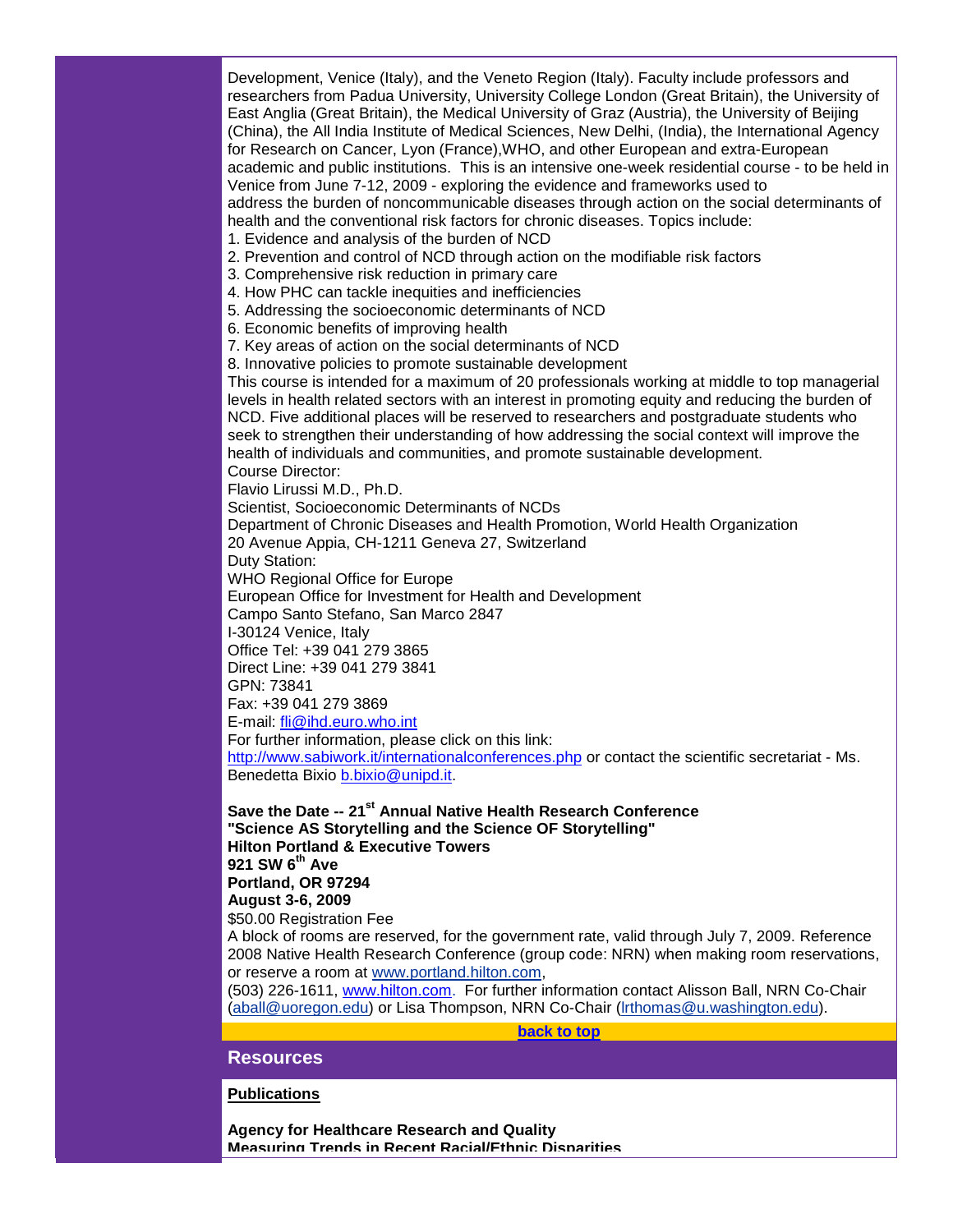The Agency for Healthcare Research and Quality recently published *Measuring Trends in Recent Racial/Ethnic Disparities*, which used data from the 1996-2005 Medical Expenditure Panel Survey (MEPS) to compare trends in racial/ethnic disparities, and to assess the influence of changes in socioeconomic status among racial/ethnic minorities on disparity trends. To view an abstract of this study: [http://mcr.sagepub.com/cgi/content/abstract/66/1/23.](http://rs6.net/tn.jsp?et=1102500994978&e=001arP80SfAbhsHW9R1XB06haK4SP6qcxaK1BWS_dD1Hy6i_3asNF_j8vesv3wt0db2LsVUg99BDRX6kyZo1rr2khDM7TeaIRtkMEVX7xZ0apFMzt0AjMak9Ct4DENAdm_gOmoTzb9QLPewGVUCDFzs7DlVNr-sS2iO)

#### **American Journal of Preventive Medicine**

**Neighborhood Environments: Disparities in Access to Healthy Foods in the U.S.** The American Journal of Preventive Medicine published *Neighborhood Environments: Disparities in Access to Healthy Foods in the U.S.*, which finds that residents of low-income, minority, and rural neighborhoods are most often affected by limited access to supermarkets and healthy food. In fact, the availability of fast-food restaurants and high-calorie foods has been found to be greater in lower-income and minority neighborhoods. To view this article: [http://download.journals.elsevierhealth.com/pdfs/journals/0749-](http://rs6.net/tn.jsp?et=1102500994978&e=001arP80SfAbhuxBCqZw9eLr6RJghxwO1YcopaAY6JaqoChLnDE2q5Fh9nAzeMt-Z6--urJEyhmnk_0jL48DcTMK56RcW9Mp7mmWyuQxNCqnRCPYCqllTRxHHWoT4fhxs4r81uUu3euH0DrXBUAS4_aDWCPiQf7CYJVaJrRXN5ByG4EHjaXTT08f8p3rRqw9_GhgVTXu7XnDRtP7SGt-4KZow==) [3797/PIIS0749379708008386.pdf.](http://rs6.net/tn.jsp?et=1102500994978&e=001arP80SfAbhuxBCqZw9eLr6RJghxwO1YcopaAY6JaqoChLnDE2q5Fh9nAzeMt-Z6--urJEyhmnk_0jL48DcTMK56RcW9Mp7mmWyuQxNCqnRCPYCqllTRxHHWoT4fhxs4r81uUu3euH0DrXBUAS4_aDWCPiQf7CYJVaJrRXN5ByG4EHjaXTT08f8p3rRqw9_GhgVTXu7XnDRtP7SGt-4KZow==)

#### **Book Chapter: Tuberculosis, Sexually Transmitted Diseases, HIV, and Other Infections Among Farmworkers in the Eastern United States Scott D. Rhodes**

**In the Book: Latino Farmworkers in the Eastern United States (Online) February 27, 2009** 

# **[http://springerlink.com/content/rw1336544475538h/?p=dcd74f5643dc492aafc7a8a1a620ad](http://rs6.net/tn.jsp?et=1102500994978&e=001arP80SfAbhtN1ZNC4GIkFNQ_TAzsynZGFo_QCNGmQDH70ZC2UBPy6x3LbOyQg7HV1tA-aL2ZaLhoNdw2-FrPb_TEJNjMMP40h8ZNr60-JZ4dM_qm4RVU6WMNTToyzpvQjV_G7DoB9cwCkzAEbdp3XnOuMRqGWt9hQGWoMV2arK4CMIVpe2au_vtmm6cMnCKjlOLRbL6htmPXG2JDpWv6mw==) [14&pi=1](http://rs6.net/tn.jsp?et=1102500994978&e=001arP80SfAbhtN1ZNC4GIkFNQ_TAzsynZGFo_QCNGmQDH70ZC2UBPy6x3LbOyQg7HV1tA-aL2ZaLhoNdw2-FrPb_TEJNjMMP40h8ZNr60-JZ4dM_qm4RVU6WMNTToyzpvQjV_G7DoB9cwCkzAEbdp3XnOuMRqGWt9hQGWoMV2arK4CMIVpe2au_vtmm6cMnCKjlOLRbL6htmPXG2JDpWv6mw==)**

Abstract: Farmworkers in the United States (US) have been disproportionately affected by the intersecting epidemics of tuberculosis (TB), sexually transmitted diseases (STDs), and HIV. Furthermore, farmworkers tend to be politically, socially, and economically disenfranchised, which contributes to their increased vulnerability to infectious diseases. This chapter examines the epidemiology of infectious diseases, specifically TB, STDs, and HIV, among farmworkers; explores the risks facing farmworkers; outlines existing and promising approaches for the prevention, care, and treatment among farmworkers; and recommends new areas for practice and research. Because data that document risk and infection rates among farmworkers are lacking and the current intervention arsenal is weak, focus must be placed on strengthening our understanding of needs and the development of effective multilevel strategies to intervene upon the health needs of this particularly vulnerable population. Nowhere is this more urgent than in the eastern US, an area in which little research has been done to understand and support farmworkers and a region that bears disproportionate burdens of TB, STDs, and HIV.

# **Harvard Medical School/Cambridge Health Alliance**

# **Measuring Trends in Racial/Ethnic Health Care Disparities**

A study was recently published by the Harvard Medical School/Cambridge Health Alliance, *Measuring Trends in Racial/Ethnic Health Care Disparities*. Researchers found that after adjustment for health status and other measures of need for services (between 1996-2005), African American and Latino populations were significantly less likely to have a doctor visit in the last year and fewer health care resources were spent on these minority populations in comparison to whites. To view this study, visit

[http://www.multiculturalmentalhealth.org/downloads/MeasuringTrendsInRacialEthnicHealthcare](http://rs6.net/tn.jsp?et=1102500994978&e=001arP80SfAbhuxn9Hz0OV3tvntK0qbpCFD5yVBdb7lgM_6cZG8pjHLVrm2VXSIg78bchUNpL1faeGSSjr9tJ6h5Fl4TEiNgynzAiwix_TF4_V_L3GnsEcECsc3uHY8H590symHfUUIsmbXk0Wcap3benX_BwmYmr60JN49Ec_kiKsJSALrV5SY_MO6DL-FlkqwlYKsm8BwpMAHpmpLYAt-NtT_rt_7phUN) [Disparities.pdf.](http://rs6.net/tn.jsp?et=1102500994978&e=001arP80SfAbhuxn9Hz0OV3tvntK0qbpCFD5yVBdb7lgM_6cZG8pjHLVrm2VXSIg78bchUNpL1faeGSSjr9tJ6h5Fl4TEiNgynzAiwix_TF4_V_L3GnsEcECsc3uHY8H590symHfUUIsmbXk0Wcap3benX_BwmYmr60JN49Ec_kiKsJSALrV5SY_MO6DL-FlkqwlYKsm8BwpMAHpmpLYAt-NtT_rt_7phUN)

**The Institute of Health Economics (IHE), Edmonton, AB, Canada 2008 Determinants and Prevention of Low Birth Weight: A Synopsis of the Evidence Arne Ohlsson. Prakeshkumar Shah** 

**Available online as PDF file [284p.] at:**

**[http://www.ihe.ca/documents/IHE%20Report%20LowBirthWeight%20final.pdf](http://rs6.net/tn.jsp?et=1102500994978&e=001arP80SfAbhthVgq7Bdz8fVMV7_Gb4gQxhLnolhUzkrSIN9XjZwzClaye1C_p0OaxHATnfUUa66-yELjksx6bbsm_Id85lTGwZ7GoNNEwkKqacrG9efC0C8kieiePM6jnyMwE0n05STCpdW3mZyfXBfsyiU6FXaKnaoQh4khf9_FrvzVvcJKDiw==)**

"......Low birth weight (*defined as a birth weight of less than 2500 grams*) is associated with fetal and neonatal morbidity and mortality, impaired cognitive development, and the advent of chronic diseases in later life...."

"......This book is a synopsis (*an overview of summaries and individual studies*) of the evidence on the determinants related to low birth weight births and the effectiveness of strategies and interventions to prevent them. It consists of 16 chapters. The first two chapters provide general background information on the incidence, survival rates, and consequences of low birth weight births and a summary of the approach used to identify and synthesize the extensive literature on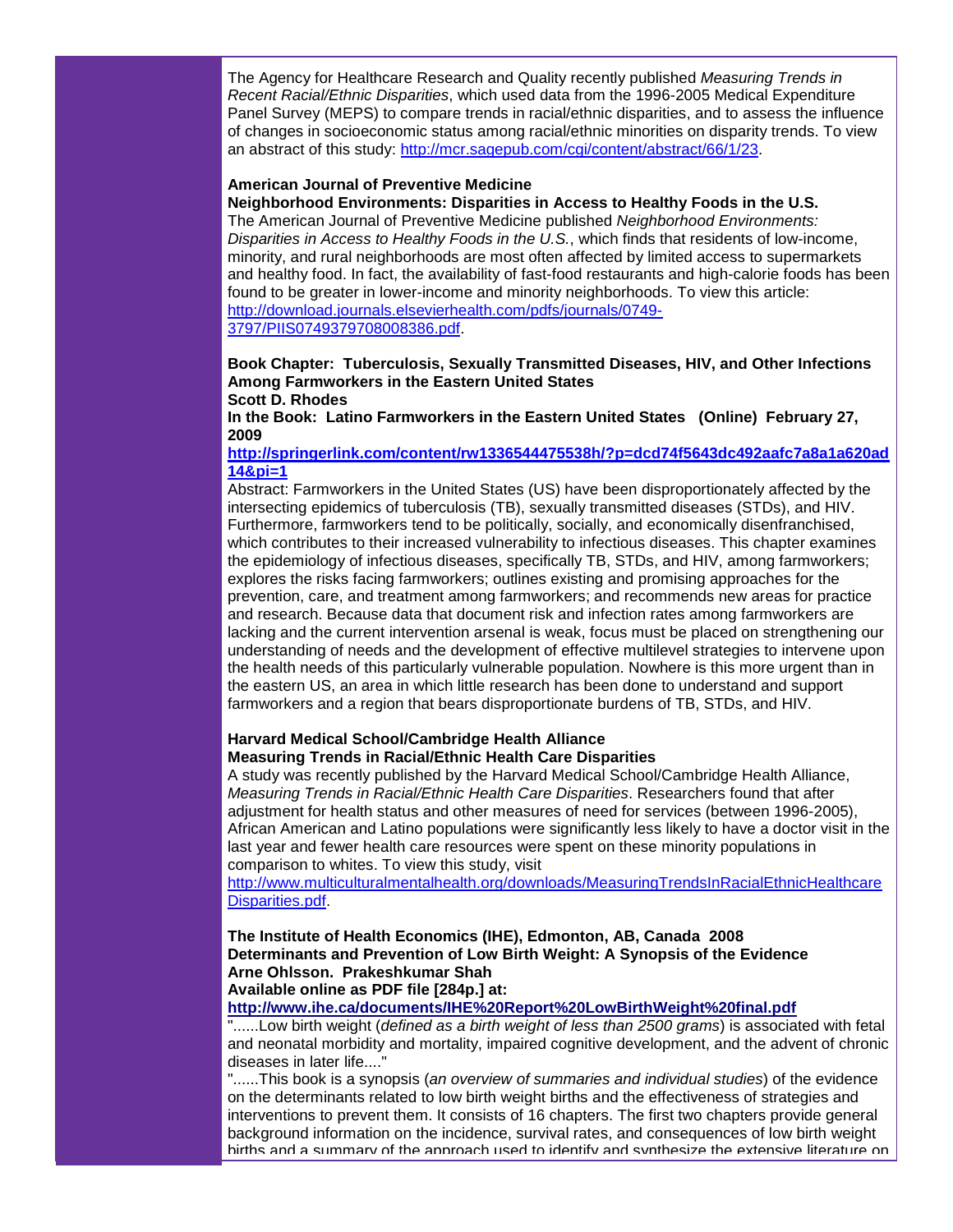the subject. Chapters 3 to 15 provide succinct overviews of the evidence base for the myriad determinants and interventions for low birth weight births addressed in the literature. The final chapter provides a useful reference guide to the contents of the book in the form of tabulated summaries of the evidence and conclusions...."

#### **TABLE OF CONTENTS**

CHAPTER 1: Introduction 1

CHAPTER 2: Methods of the Synopsis

CHAPTER 3: Maternal Demographical Factors

CHAPTER 4: Maternal Anthropometric Characteristics

CHAPTER 5: Intergenerational Influences, Paternal and Fetal Factors

CHAPTER 6: Maternal Medical Factors

CHAPTER 7: Pregnancy with Multiple Fetuses

CHAPTER 8: Race/Ethnicity and Psychosocial Factors/Stress/Socioeconomic Factors

CHAPTER 9: Lifestyle Factors

CHAPTER 10: Environmental Factors

CHAPTER 11: Occupational Factors, Noise, Violence and Maternal Trauma

CHAPTER 12: Nutritional Factors/Interventions

CHAPTER 13: Infections

CHAPTER 14: Antenatal Care and Early Detection of At-Risk Fetuses

CHAPTER 15: Secondary Prevention for Preterm Birth and Fetal Growth Restriction

CHAPTER 16: Summary and Conclusions

Glossary of Terms

# **National Academy of Sciences - Institute of Medicine**

## **Preventing Mental, Emotional, and Behavioral Disorders Among Young People**

[Click Here: Check out "Preventing Mental, Emotional, and Behavioral Disorders Among Young](http://rs6.net/tn.jsp?et=1102500994978&e=001arP80SfAbhuLW6MilfwPriyasAZCvHqXLrfRA9Psa4sB5W5Bp2WRd0hrsEDHdAmnIsgFZU2z8U-n2awCo3ikC6v5GAuUS_Iyi7F4Wo4tyyjppc-RkMDIqedsUQWMAi_Sqc_jQo0z73APhx_NT_Gy-KxinmLULwVV)  [People: Progress and Possibilities"](http://rs6.net/tn.jsp?et=1102500994978&e=001arP80SfAbhuLW6MilfwPriyasAZCvHqXLrfRA9Psa4sB5W5Bp2WRd0hrsEDHdAmnIsgFZU2z8U-n2awCo3ikC6v5GAuUS_Iyi7F4Wo4tyyjppc-RkMDIqedsUQWMAi_Sqc_jQo0z73APhx_NT_Gy-KxinmLULwVV)

After three years, the National Academy of Sciences - Institute of Medicine (NAS-IOM) report on Prevention is finally available. The title of the report is "Preventing Mental, Emotional, and Behavioral Disorders Among Young People." It can be found at

[http://www.nap.edu/catalog.php?record\\_id=12480#toc](http://rs6.net/tn.jsp?et=1102500994978&e=001arP80SfAbhtELviH13mroJspFg4zlXniKl-YoEVZVSZq0HUA1xkWGScvl9iePDkSiK8uTVOHPjyKseUFAt7nmPq12KhvlCXQTGiTASETkUXpG4i4wVHgTdOan4OKSprIu78ES-OTVUWzS4WzF4onhA==) on line where you can down load the Executive Summary and read the report on line. This report is extremely important for the health and wellness of underserved youth populations and populations at risk in foster care, detention centers, under-funded urban and rural schools, and more. While the search engine at the website has a few glitches (due to the newness of the report - the one you will be able to read is a rough draft), if you do a few searches on African-American, HIV, Violence, Depression, substance abuse, etc. you will find the best science available on how to prevent these problems. It was not that long ago that people thought that polio was just a fact and it would always be with us, but now, thanks to prevention, it is gone. This NAS-IOM report holds prevention answers that if implemented could relieve our Nation of many health care problems and end the problem African-Americans have with health disparities.

Health Working Papers - OECD HEALTH WORKING PAPERS NO. 42 DIRECTORATE FOR EMPLOYMENT, LABOUR AND SOCIAL AFFAIRS HEALTH COMMITTEE

**OECD Organisation for Economic Co-operation and Development 16-Feb-2009**

**Organisation for Economic Cooperation and Development Policies for Healthy Ageing: An Overview Howard Oxley Health Working Papers - OECD HEALTH WORKING PAPERS NO. 42**

**DIRECTORATE FOR EMPLOYMENT, LABOUR AND SOCIAL AFFAIRS HEALTH COMMITTEE**

**OECD Organisation for Economic Co-operation and Development 16-Feb-2009 Available online PDF [32p.] at:**

**[http://www.olis.oecd.org/olis/2009doc.nsf/ENGDATCORPLOOK/NT00000BDE/\\$FILE/JT032](http://rs6.net/tn.jsp?et=1102500994978&e=001arP80SfAbhuhAac3XXWQRq0n2r-lHDQ-shFpd4d6-uKmmVQmYe7nFGYR9di6tfExE-mwjN0g3_aA_EDvi0tuDWdwbLAqXbRXt4KBsp5ePwWhkAgPvepqqnn6XnNmGenzbsQXgpSVWoT6f2ayVH8Ug2SlI6t0l48-VIdXAxD_roCQTnAIwKOZ4M9CSI744jPhLzV4l2NH8YXFYzpjxwhLUw==) [59727.PDF](http://rs6.net/tn.jsp?et=1102500994978&e=001arP80SfAbhuhAac3XXWQRq0n2r-lHDQ-shFpd4d6-uKmmVQmYe7nFGYR9di6tfExE-mwjN0g3_aA_EDvi0tuDWdwbLAqXbRXt4KBsp5ePwWhkAgPvepqqnn6XnNmGenzbsQXgpSVWoT6f2ayVH8Ug2SlI6t0l48-VIdXAxD_roCQTnAIwKOZ4M9CSI744jPhLzV4l2NH8YXFYzpjxwhLUw==)**

".......This paper reviews policies in the area of healthy ageing. With the ageing of OECD countries' population over coming decades, maintaining health in old age will become increasingly important. Successful policies in this area can increase the potential labour force and the supply of non-market services to others. They can also delay the need for longer-term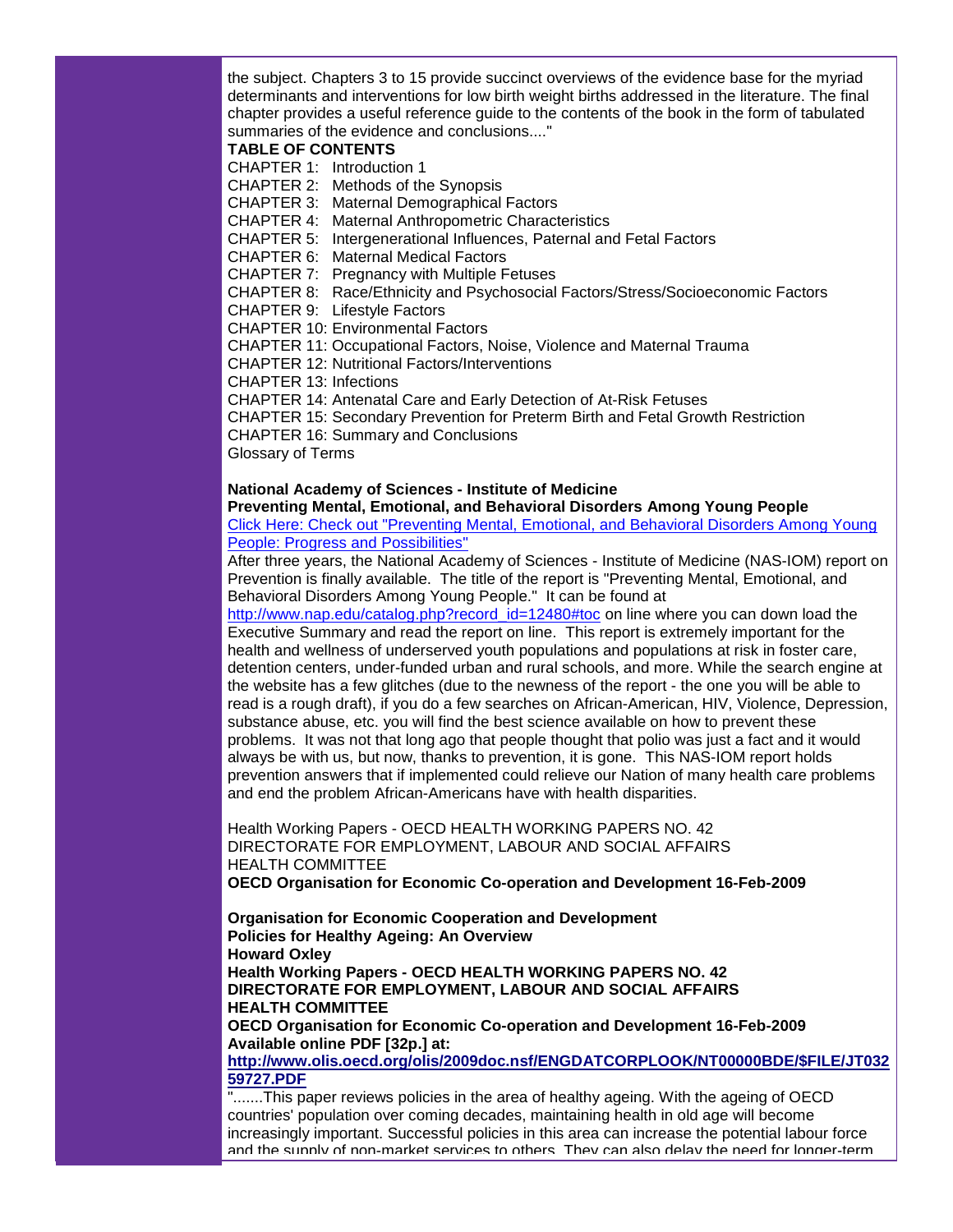care for the elderly. A first section briefly defines what is meant by healthy ageing and discusses similar concepts - such as "active ageing". The paper then groups policies into four different types and within each, it describes the range of individual types of programmes that can be brought to bear to enhance improved health of the elderly. A key policy issue in this area concerns whether such programmes have a positive effect on health outcomes and whether they are cost effective....."

## **Content:**

SUMMARY

- 1. INTRODUCTION
- 2. DEFINING "HEALTHY AGEING"
- 3. WHAT IS THE SCOPE OF HEALTHY AGEING POLICIES?
	- 3.1 Improved integration in the economy and into society
		- 3.2 Better lifestyles
		- 3.3 Adapting health systems to the needs of the elderly
- 3.4 Attacking underlying social and environmental factors affecting healthy ageing
- 4. ASSESSING WHETHER POLICIES/PROGRAMMES ARE (COST) EFFECTIVE
	- 4.1 Cost-efficiency and cost-benefit analysis
	- 4.2 Economic and social integration
		- 4.2.1 Longer working lives
			- 4.2.2 Increasing social capital
	- 4.3 Encouraging more healthy lifestyles
		- 4.3.1 Maintaining physical activity
			- 4.3.2 Healthy eating and appropriate nutrition
			- 4.3.3 Substance use, abuse and misuse
	- 4.4 Adapting health systems to the needs of the elderly
		- 4.4.1 Better co-ordination of care within the health-care systems
		- 4.4.2 More attention to cost-effective prevention
		- 4.4.3 Problems with pharmaceutical drug use among the elderly
		- 4.4.4 Reducing injury among the elderly
		- 4.4.5 A growing role for home visits?
		- 4.4.6 Improving health literacy

4.4.7 Influencing social and environmental factors affecting healthy ageing 5. CONCLUDING ASSESSMENT

## **BIBLIOGRAPHY**

**The Institute of Health Economics (IHE), Edmonton, AB, Canada 2008 Determinants and Prevention of Low Birth Weight: A Synopsis of the Evidence Arne Ohlsson. Prakeshkumar Shah** 

# **Available online as PDF file [284p.] at:**

# **[http://www.ihe.ca/documents/IHE%20Report%20LowBirthWeight%20final.pdf](http://rs6.net/tn.jsp?et=1102500994978&e=001arP80SfAbhthVgq7Bdz8fVMV7_Gb4gQxhLnolhUzkrSIN9XjZwzClaye1C_p0OaxHATnfUUa66-yELjksx6bbsm_Id85lTGwZ7GoNNEwkKqacrG9efC0C8kieiePM6jnyMwE0n05STCpdW3mZyfXBfsyiU6FXaKnaoQh4khf9_FrvzVvcJKDiw==)**

"......Low birth weight (*defined as a birth weight of less than 2500 grams*) is associated with fetal and neonatal morbidity and mortality, impaired cognitive development, and the advent of chronic diseases in later life...."

"......This book is a synopsis (*an overview of summaries and individual studies*) of the evidence on the determinants related to low birth weight births and the effectiveness of strategies and interventions to prevent them. It consists of 16 chapters. The first two chapters provide general background information on the incidence, survival rates, and consequences of low birth weight births and a summary of the approach used to identify and synthesize the extensive literature on the subject. Chapters 3 to 15 provide succinct overviews of the evidence base for the myriad determinants and interventions for low birth weight births addressed in the literature. The final chapter provides a useful reference guide to the contents of the book in the form of tabulated summaries of the evidence and conclusions...."

## **TABLE OF CONTENTS**

CHAPTER 1: Introduction 1

CHAPTER 2: Methods of the Synopsis

CHAPTER 3: Maternal Demographical Factors

- CHAPTER 4: Maternal Anthropometric Characteristics
- CHAPTER 5: Intergenerational Influences, Paternal and Fetal Factors

CHAPTER 6: Maternal Medical Factors

CHAPTER 7: Pregnancy with Multiple Fetuses

CHAPTER 8: Race/Ethnicity and Psychosocial Factors/Stress/Socioeconomic Factors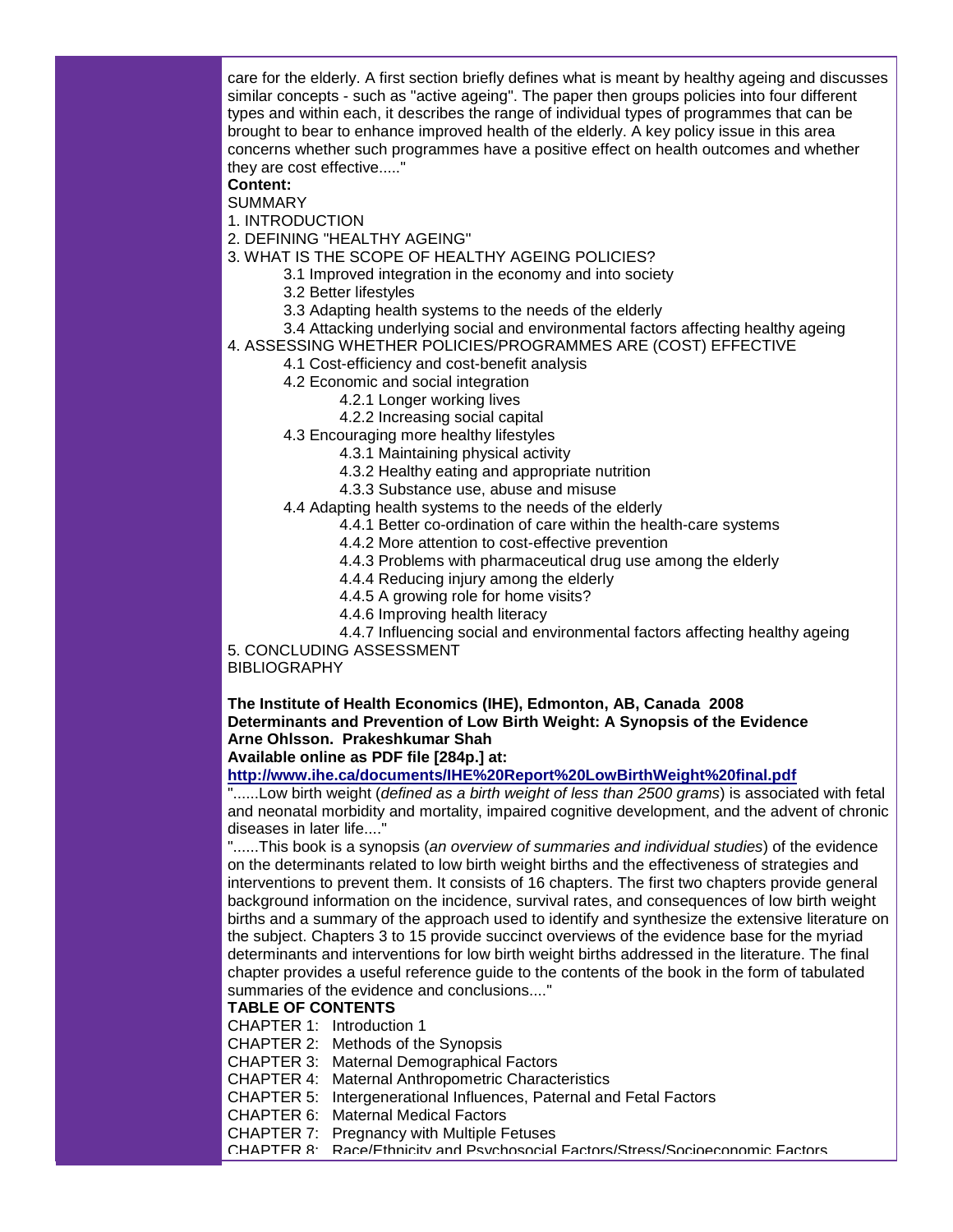CHAPTER 9: Lifestyle Factors

CHAPTER 10: Environmental Factors

CHAPTER 11: Occupational Factors, Noise, Violence and Maternal Trauma

CHAPTER 12: Nutritional Factors/Interventions

CHAPTER 13: Infections

CHAPTER 14: Antenatal Care and Early Detection of At-Risk Fetuses

CHAPTER 15: Secondary Prevention for Preterm Birth and Fetal Growth Restriction

CHAPTER 16: Summary and Conclusions

Glossary of Terms

# **The Robert Wood Johnson Foundation and Hablamos Juntos More Than Words**

The Robert Wood Johnson Foundation **and** Hablamos Juntos released a new online toolkit, *More Than Words*, which is designed to assist individuals and organizations in initiating translations of health care text of all types, whether they work with translators or through translation vendors. It also helps organizations evaluate the quality of translations, which requires trained raters. To view and download this toolkit, visit [http://www.hablamosjuntos.org/mtw/default.toolkit.asp.](http://rs6.net/tn.jsp?et=1102500994978&e=001arP80SfAbhsvHf0jm8EV26vU1mcsgx2kUkX4LOTBIgMKpqIlgDbH7Sb6If4OarXF2zKtfZcnx1xFiyQGWKNBJmW9qzh_-fR5zpe1jDQ9zsG_5SooSOXxCCmIVnFaDaaZFbTJZ7t51ZAH2AJaAwxkDg==)

**Toward Health Equity and Patient-Centeredness: Integrating Health Literacy, Disparities Reduction, and Quality Improvement: Workshop Summary**

**Rapporteurs: Samantha Chao, Karen Anderson, and Lyla Hernandez Forum on the Science of Health Care Quality Improvement and Implementation; Roundtable on Health Disparities; Roundtable on Health Literacy; Institute of Medicine, 2009**

**Available online at: [http://www.nap.edu/catalog.php?record\\_id=12502](http://rs6.net/tn.jsp?et=1102500994978&e=001arP80SfAbhsqliQhVfYSvq82QgBme1mfEbHvwc-H7JO_wawfbn3mwE_opKmI2g1tplsP0BpjBfHEPof0W9Z5Py2MXxKuPaTutghhr2IZKXR4dJW5QNGvqPCN1XeNhI4daRwyduQ1LqJkmIJK6myh_g==)**

"....To receive the greatest value for health care, it is important to focus on issues of quality and disparity, and the ability of individuals to make appropriate decisions based on basic health knowledge and services...During this workshop, speakers and participants explored how equity in care delivered and a focus on patients could be improved...." ".....The workshop began with the presentation of a vision for integrating disparities reduction, health literacy, and quality improvement to achieve better outcomes, followed by a panel of speakers who addressed building a foundation for integration of these three areas. A second panel addressed using quality improvement as a tool to improve health literacy and reduce disparities at the practitioner level. Discussion Groups centered questions on:

· What specific activities could be undertaken to effectively integrate quality improvement, disparities reduction, and improved health literacy?

· How can such integration be more patient-centered?

· What systems integration and systems changes might be necessary to achieve greater patientcenteredness and equity?

A third panel discussed policy issues related to integration, including standards and priorities that could foster improvement in patient-centered care and equity; types of measures that could be developed to understand the contributions of health literacy and disparities reduction to improved quality; how efforts at integration could be evaluated; and issues of financing, education, and training...."

# **Content:**

[1 Introduction](http://rs6.net/tn.jsp?et=1102500994978&e=001arP80SfAbhsspxsjfSJt7k3fIFZ6BRODGEuAVXhPm5zfHV0WDM1Et_zOHgPPOJdwigp6IJ-DhlFK9q0DdD4jIrl0LdBJFkHNQ2TsrbYgTZVilMPw8J1TrWFykxYh6nZVGLTn7rV2VXzvLJSI4lNddrLR558zgHM3)

[2 Opportunity at the Intersection of Quality](http://rs6.net/tn.jsp?et=1102500994978&e=001arP80SfAbhs7Sf1AI6hJbJ0116wvsX8374LKDs3za_JBD0sKAB-KUNN3YH1MwuF_fUqEl-M_AWgcCXl3zKGTvBwRLqhMWROmFp5AB7L2JbG6-vgSIbvOvb3OIL25EJm2FH7bwzDUxPBcTLLmcDud6W_GPoba7HyQ)  [Improvement, Disparities Reduction, and Health](http://rs6.net/tn.jsp?et=1102500994978&e=001arP80SfAbhs7Sf1AI6hJbJ0116wvsX8374LKDs3za_JBD0sKAB-KUNN3YH1MwuF_fUqEl-M_AWgcCXl3zKGTvBwRLqhMWROmFp5AB7L2JbG6-vgSIbvOvb3OIL25EJm2FH7bwzDUxPBcTLLmcDud6W_GPoba7HyQ)  **[Literacy](http://rs6.net/tn.jsp?et=1102500994978&e=001arP80SfAbhs7Sf1AI6hJbJ0116wvsX8374LKDs3za_JBD0sKAB-KUNN3YH1MwuF_fUqEl-M_AWgcCXl3zKGTvBwRLqhMWROmFp5AB7L2JbG6-vgSIbvOvb3OIL25EJm2FH7bwzDUxPBcTLLmcDud6W_GPoba7HyQ)** 

[3 Building the Foundation for Integrating Health](http://rs6.net/tn.jsp?et=1102500994978&e=001arP80SfAbhsWXOGjHstE8ICWM99rud0SNj8Z5_3i3Zq7hTgho6SIFJ0DsQAx4AL73OuzYSp6V3FXT5T8BBF56Jkf79dnEHli9pN0QENfDwQe_dXIvCmROs0jocgwOI0A_ejIBDYbP-KSsbUsGMB7z6Nf4vOF1K4M-asIGcqUA8I=)  [Literacy, Disparities Reduction, and Quality](http://rs6.net/tn.jsp?et=1102500994978&e=001arP80SfAbhsWXOGjHstE8ICWM99rud0SNj8Z5_3i3Zq7hTgho6SIFJ0DsQAx4AL73OuzYSp6V3FXT5T8BBF56Jkf79dnEHli9pN0QENfDwQe_dXIvCmROs0jocgwOI0A_ejIBDYbP-KSsbUsGMB7z6Nf4vOF1K4M-asIGcqUA8I=)  [Improvement in Health and Health Care](http://rs6.net/tn.jsp?et=1102500994978&e=001arP80SfAbhsWXOGjHstE8ICWM99rud0SNj8Z5_3i3Zq7hTgho6SIFJ0DsQAx4AL73OuzYSp6V3FXT5T8BBF56Jkf79dnEHli9pN0QENfDwQe_dXIvCmROs0jocgwOI0A_ejIBDYbP-KSsbUsGMB7z6Nf4vOF1K4M-asIGcqUA8I=)

[4 Integration at the Practitioner Level](http://rs6.net/tn.jsp?et=1102500994978&e=001arP80SfAbhvRYhJV5YumSlb_E2NvTcooTsBTNBQ8uHlEmugTJlIDrrkoyy66eHDZQNv8d9nRkTLLARWU07I2hod8UP75C7p_-M7rQwSzXRJKqf7NuCWWIGdepszTmm7PM0yHYX8-skmPrxhP9PQ_e5zOqUz68Z3aFcXD2h-Pjns=)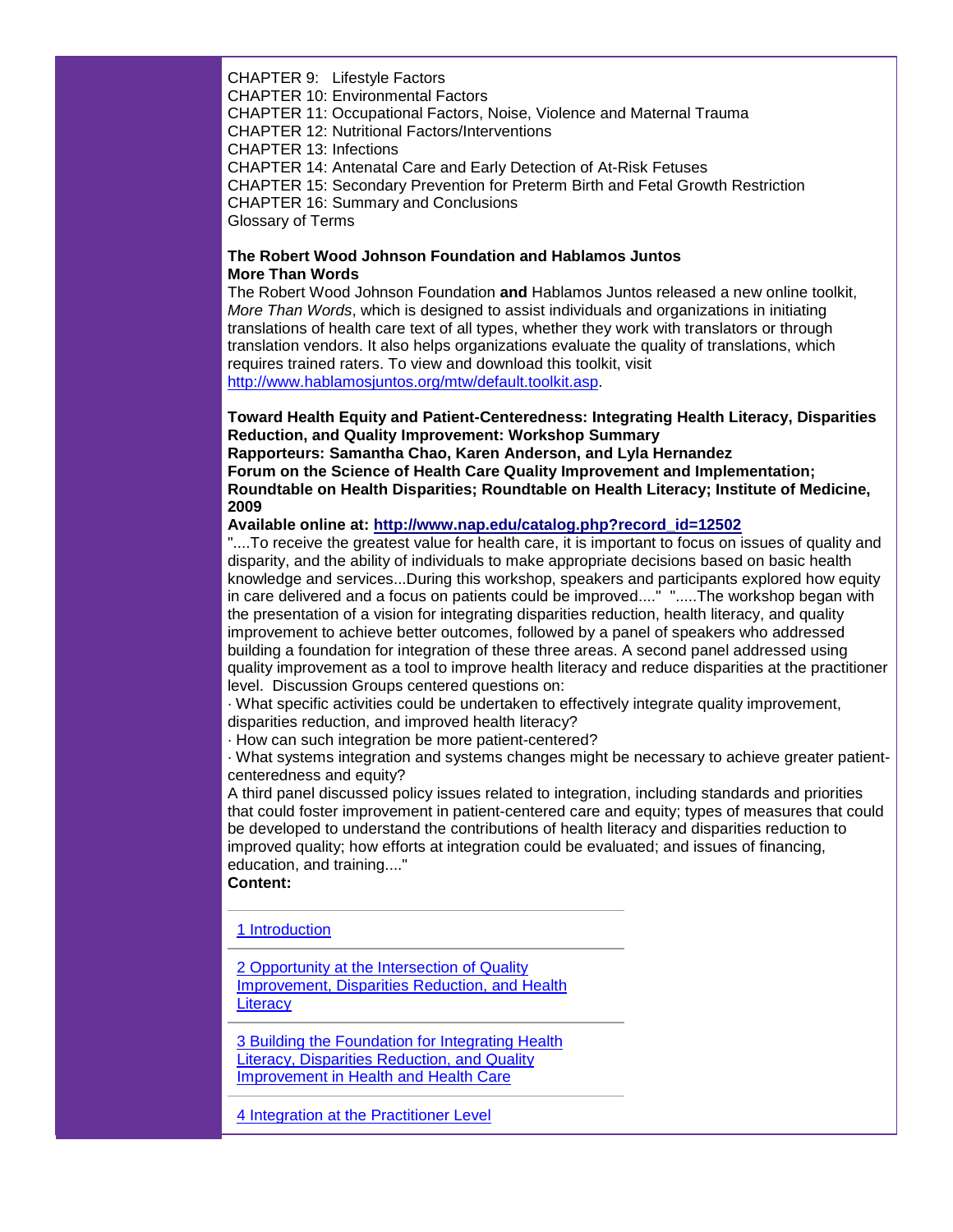## [5 Breakout Groups](http://rs6.net/tn.jsp?et=1102500994978&e=001arP80SfAbhtonEtbqS2of3Lz15Sv5XPFgfiGh5hAZNvkJ8iSvRtzSB9E2W3pmuazGs2Q4e7iQHm_VnqbQAZ9MWagmKb6ip9xcCdzy2YLEor7CHTxlQc4Zbv7nkS-hd-ufW9-4Tot6MnAdHV-HnAf0ukqVqM_2FmnjL3pKdqH3rw=)

[6 Policy Issues of Integration](http://rs6.net/tn.jsp?et=1102500994978&e=001arP80SfAbhtawMgVq1XtcVlIPIPkHaD0r9Tp0osyppiTtSyJa-IabvFdUgzTiqHGj8TXo5WyE0j61FlLPkb4ZSDsPlOHTjaLKSfzD4k1JYv8V2o5qRJrQLyilYBoUCLI6eUsgC_Z_5ZdH5dZVDq9rASB8KjSxWCzUXE3naB6BUM=)

[7 Concluding Remarks](http://rs6.net/tn.jsp?et=1102500994978&e=001arP80SfAbhvXXvmomqll1fdOwBUs1jmAU_IA-qrz_KGbA4NHV0D69bzPXQaUKMh-IQPg22fEa5n0weo904XqMvDVX6MYY1llNxCJhRDAlLKBt1Ff80e-5JaJF9OCaKIQqbozmVJoWCAgsstar3McNjy8n-IaM4aCCYOCvARk7S4=)

**[References](http://rs6.net/tn.jsp?et=1102500994978&e=001arP80SfAbhs9gQ0I_2GT543Xuu17JMfRGZZFcvvLdiKLqdCb8vTTmCBLi150uYXsGPA_jF3VP-sfi28qKcVSL1xaz6bUkBb29-07jphL7aaW92A7hWHe-yhjBqgphycOG6FtMnISTw18wXGgeCvnE5hgBGD69dYbQfUo8ko_CVA=)** 

# **Web site**

#### **Joint Center Health Policy Institute Announces Launch of New Web [www.jointcenter.org/hpi](http://rs6.net/tn.jsp?et=1102500994978&e=001arP80SfAbhtsWL30qw8-7f404WJg1NU5wlGASZ2KdcAXxVjnNe52Hhk9dnKa5pNrzy5woruwEVJdSH-ug1Nyr5tonxq7GDA6R91pkxS9m5hJ084S1CeOdg==)**

The Joint Center for Political and Economic Studies Health Policy Institute (HPI) recently launched its new Web site. The new Web site features recent publications issued by HPI as well as HPI programs such as PLACE MATTERS, a national initiative designed to improve the health of participating communities by addressing social conditions that lead to poor health, the Sullivan Alliance and the Dellums Commission. The Web site also offers subscriptions to news updates and access to the latest press updates from HPI. Founded in 2002 with a grant from the W.K. Kellogg Foundation, the Health Policy Institute enhances the Joint Center's mission by contributing to the improved health status of people of color, and by further expanding its work in seven core areas, including identifying and addressing the economic, social, environmental and behavioral determinants that can lead to improved health, reducing risk factors and supporting health behaviors among children and youth, and optimizing healthcare access and quality. HPI's approach to eliminating health disparities involves identifying the complex underlying causes of health disparities and defining specific strategies to target them. Toward this end, HPI engages in many activities, including research, information dissemination, workshops and conferences. For more information about the Joint Center Health Policy Institute, visit [www.jointcenter.org/hpi.](http://rs6.net/tn.jsp?et=1102500994978&e=001arP80SfAbhttXBSJFBbBCZWhoNVNqev-ZwHfc-ANjqswh3bAy6dM0cxLAIe0VFHLU321qzrmNqOa1JhG5GuO-ITVBI-HjjHccbLFX3KJuQk3PScSkSif7I4-1dD5HrhddPqe6l8HmwELCqu3MHD6TpIsU4k1gdFCaOg3Kh63hF1pUryJQVbdlk0oH4UIesbO)

# **Others**

### **Annie E. Casey Foundation Online database: Kids Count**

The Annie E. Casey Foundation hosts an online database called Kids Count, which contains state- and city-level data for over 100 measures of child well-being. This database can generate custom reports for specific geographic areas and compare them based on a topic (e.g., poverty, education, and health/health insurance). According to new data on Kids Count, more than one in two children living in Los Angeles, San Francisco, New York City, and Dallas live with at least one foreign born parent; and many of these children lack health insurance (21 percent of children in Texas aged 17 and under). To view and use this database, visit [http://www.kidscount.org/datacenter/.](http://rs6.net/tn.jsp?et=1102500994978&e=001arP80SfAbhvRx9yJcR9ttuUEWqQoNoSEFFgrisM0pPbKKevuTEQ1U6opsMxDKb4iUzWci5emxgzhkFUL-E1EGkXJ8Bjd8JR6zkUmKu90-t0e7xktbvgiBZaYhrX7fTtM)

# **Families USA's Minority Health Initiative So You Think You Know Minority Health?**

It is a new interactive game from **Families USA's** Minority Health Initiative. Based on the classic Jeopardy game, it is designed to test your knowledge of the health disparities facing people of color in America today. To play this game, visit [http://familiesusa.org/issues/minority-health/.](http://rs6.net/tn.jsp?et=1102500994978&e=001arP80SfAbhtGVR7SxVzYEg6OTvRkshfVURJ11iHxGF2NkR03gI3315kM-5bTGVHx27-SBLsSPHuFECYiFBjl5tYIF6kD0_lJeEfi0Bz03WONy19AcMTLtk00F5Zz4EenEDJdt1p4rydWjccs_NWoxA==)

# **National-Louis University in Chicago**

Announcing: New Innovative Community Psychology PhD Program National-Louis University is currently accepting applications for their new Community Psychology PHD program. Students who enter this program will gain skills to enable them to work within community settings to enhance wellness, build a greater sense of community, and address social problems. Common research topics include, but are not limited to, affordable housing, urban education, child abuse, substance abuse, and violence and crime. Students who compete National-Louis' PhD in community psychology will be equipped with the program development, evaluation, advocacy, and collaborative research skills to support community-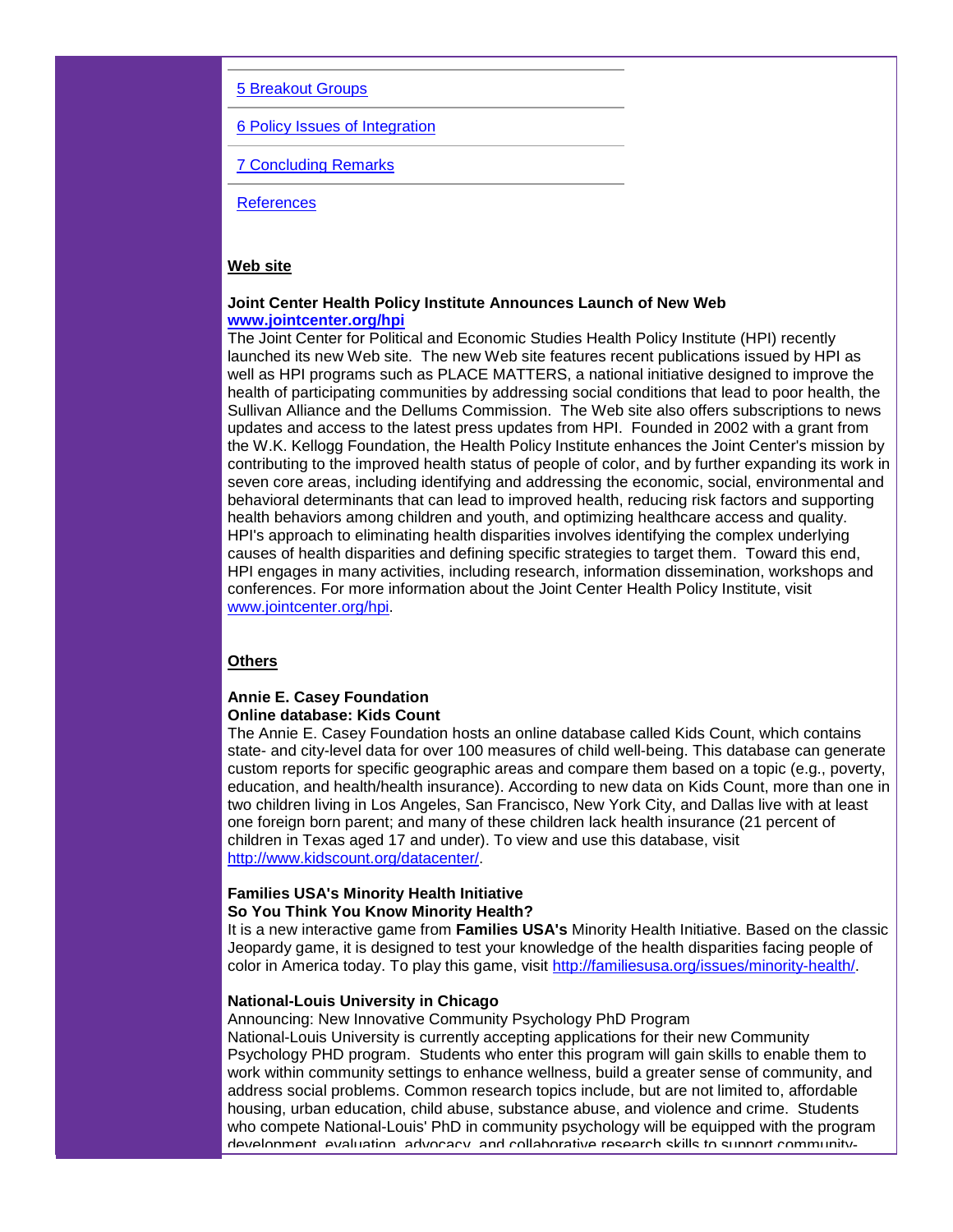based organizations, social service agencies, and government in their attempts to address pressing social problems. Students will understand how to view individuals in the context of family, community, and society. They will also more completely understand the role of individuals in community and organizational change. Students will also be trained to write grants and work across disciplines in preparation for jobs inside and outside of academia. This program is UNIQUE because it offers all of the following:

Night Classes for Working Adults

A Cohort Model (to help build community and social support among classmates)

A Full-time Doctoral Program flexible enough to allow students to retain or obtain full-time employment while completing the degree

An environment that values life experiences as much as academic background and test scores

- Internship opportunities that are deeply integrated into the coursework
- A curriculum designed to be completed more quickly than traditional daytime programs
- **Later Application Deadlines than most Doctoral Programs**

For more information please contact either of the program co-directors:

Judah J. Viola, Ph.D.

Assistant Professor & Co-director Community Psychology Ph.D. Program National-Louis University 122 S. Michigan Avenue Chicago, IL 60603

# [judah.viola@nl.edu](mailto:judah.viola@nl.edu)

Phone & Fax (312) 261-3527 Suzette Fromm Reed, Ph.D. National-Louis University Department of Psychology Phone & Fax (630) 874 4257 [Suzette.Fromm-Reed@nl.edu](mailto:Suzette.Fromm-Reed@nl.edu)

# **Prevention Research Center Partnership Trust Tool**

[http://www.cdc.gov/prc/about-prc-program/partnership-trust-tools.htm](http://rs6.net/tn.jsp?et=1102500994978&e=001arP80SfAbhskMt9un1PCTvHm3BOY01bas4rWx8qFUeiZmlK5C_pLbp6dQg4jxFYi0svGh_0j-klOFhAuuBvMmAHC_sAeLOBXmwW07GWCk4AZLgMyeOK6Pfk45t1k_AxpsXlWBqTeWCfO73L5GWCN2zTQGpKzcOBmXXUuq8pdrl8=)

The Prevention Research Center (PRC) Partnership Trust Tool is designed to engage PRC's academic, community, and public health practice partners in a dialogue about issues that foster and hinder trust. It allows partners to explore strengths, identify opportunities for improvement, and develop strategies for enhancing trust. For details, see below and visit:

[http://www.cdc.gov/prc/about-prc-program/partnership-trust-tools.htm.](http://rs6.net/tn.jsp?et=1102500994978&e=001arP80SfAbhskMt9un1PCTvHm3BOY01bas4rWx8qFUeiZmlK5C_pLbp6dQg4jxFYi0svGh_0j-klOFhAuuBvMmAHC_sAeLOBXmwW07GWCk4AZLgMyeOK6Pfk45t1k_AxpsXlWBqTeWCfO73L5GWCN2zTQGpKzcOBmXXUuq8pdrl8=) The PTT has two parts: 1) Survey: Participants complete an anonymous survey and rate their experiences and

expectations of their partners behaviors related to various components of trust.

2) Facilitated Discussion: Partners meet for 4-6 hours and a facilitator leads them through a guided discussion based on survey results.

Although the PTT helps partners describe trust in their relationships, it is not an assessment tool or scale for measuring trust.

Why was the PTT developed?

PRC partners identified trust as an important and feasible concept to address about their partnerships. Subsequently, trust was included in the PRC Program Logic Model as a motivating condition in the PRC research process. Although the success of a PRC may depend on its ability to develop and maintain partnerships built on trust, addressing such a sensitive issue with partners is challenging. The PTT helps PRC's spark dialogue and helps align partners perceptions about trust, which may help partners function together effectively to reach their ultimate goals of improving health and eliminating health inequalities.

### How was the PTT developed?

An external research team developed the tool by using information from focus groups and guidance from PRCs community, academic, public health partners, and PRC Program office staff. The PTT was pilot-tested with several PRCs to assess the tools components (survey and facilitated discussion), the efficiency of the process and activities, the effectiveness of the facilitator, and the instruction materials developed to help PRCs use the tool on their own. For more information about the pilot test, contact the PRC Program office at [cdcinfo@cdc.gov.](mailto:cdcinfo@cdc.gov) What are the potential benefits of using the PTT?

Using the PTT is a partnership-building activity. Some key benefits are listed below.